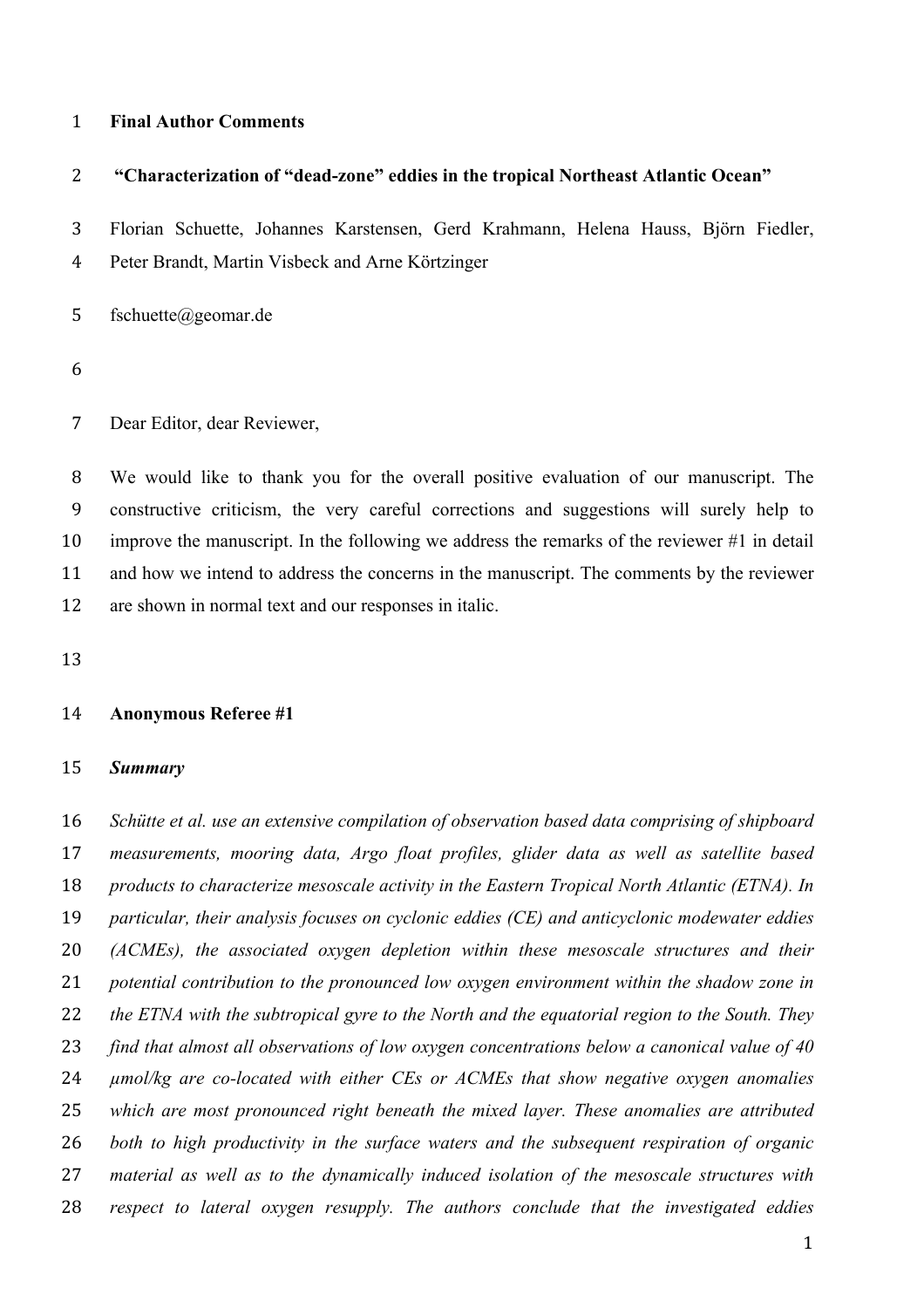*represent en essential part of the total consumption in the open ocean of the ETNA and partly contribute to the shallow low oxygen environment in the investigated region.* 

#### *1 General comments*

 *The presented work extends and complements previous work carried out by the community and the authors. In particular, the compilation of different observation based and quality- controlled data sources that extend previous records allow the authors to draw conclusions on the general characteristics and oxygen depletion within CEs and ACMEs in the studied region that advances our scientific understanding of mesoscale structures and their contribution to the mean distribution of biogeochemical properties. Moreover, the work is generally well-written, well-structured and results are presented in a clear and concise way. In my opinion, this manuscript thus represents work that is well suited for publication within the scope of Biogeosciences. Nevertheless, of course, I would like to make some comments and suggestions that should be addressed before publication and hopefully help the authors to further improve their work.* 

- Thank you very much for this evaluation.

# *A) The use of the term "dead zone"*

 *The authors use the term "dead zone" as a very prominent catchword throughout the whole manuscript. This term serves its purpose, but in my opinion, its use is not unproblematic. I think the use of this catchword is very colloquial and does not acknowledge our scientific understanding of hypoxic environments that still provide habitats to specifically adapted species. Thus, it might potentially lead to premature interpretations and misunderstandings. To avoid these challenges, my suggestion is that the authors concentrate on phrasings such as "anoxic" and "hypoxic" and do not use "dead zone" in this context. If this term is used, it needs to be motivated, most importantly, but also discussed in the introduction in a more differentiated manner and the difficulties involved with interpreting such a catchphrase need to be appropriately addressed. In addition to specifically adapted species making use of these environments, marine organisms experience a highly non-linear sensitivity to low oxygen concentration and thresholds for hypoxia vary greatly among marine taxa (Keeling et al. 2010, Vaquer-Sunyer and Duarte 2008). A more elaborate motivation and differentiated discussion of the term can for example be found in the introduction of the review paper by Keeling et al. (2010) (see References at the end).*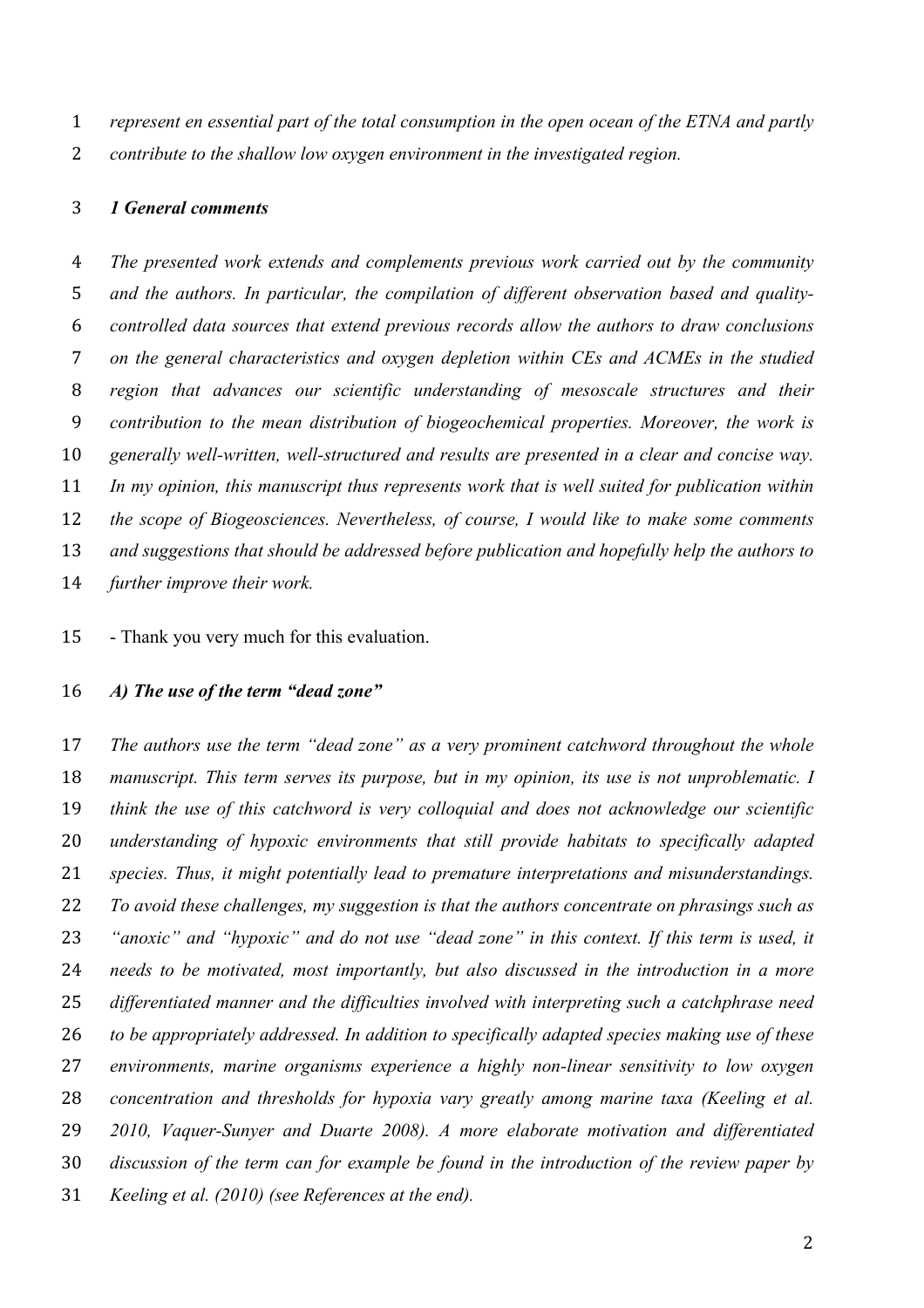*-* Thank you very much for pointing this out and reminding us to be more precise about the term "dead-zone" eddies. We totally agree with the reviewer that the use of the catchword "dead-zone" is problematic and imprecise. However, this term is chosen to be a major topic of the special issue and is consequently used in all of the associated manuscripts. We do not want to exclude us from that community and decided to use that term as well. In the understanding of the special issue a "dead-zone" is more a phenomenon than a certain concentration level and created by the variability in oxygen - in particular a "sudden" decrease ("sudden" with respect to life/adaption cycles of organisms). The "sudden" decrease in oxygen forces organisms to leave a region (if they are able to) or to die (the dead in "dead- zone"). This phenomenon is described for limnic and coastal systems and, as introduced in Karstensen et al. (2015), can occur in the open ocean in isolated eddies as well.

 A more detailed discussion referring the used oxygen threshold in the manuscript and the mentioned paper by Keeling et al. (2010) is also given below (page 8 and line 24-30). However, we agree with the reviewer that a more differentiated introduction of the term "dead-zone" is certainly needed in our manuscript. We insert a paragraph in the introduction at page 2 line 28:

 "The majority of organisms are insensitive to different oxygen levels as long as concentrations are high enough (Keeling et al. 2010). However, as soon as the oxygen falls below a certain critical threshold (which varies between different organisms) the most organisms suffer from a variety of stresses, which can lead to death if they are not able to migrate elsewhere and critical concentrations persists for too long (Gray et al. 2002, Keeling et al. 2010). It could be shown that the observed oxygen depleted eddy cores have profound impacts on microbial (Löscher et al. 2015) and metazoan (Hauss et al., 2016) communities. Furthermore the oxygen depleted cores of these eddies evolve in relatively "short" time scales ("short" with respect to time scales of life/adaption cycles of organisms), which resembles an environment similar to the "dead-zone" formation in coastal areas and lakes. Consequently, these oxygen depleted eddies have been termed "dead-zone" eddies (for a more detailed definition see also Karstensen et al., 2015)."

- 
- 
-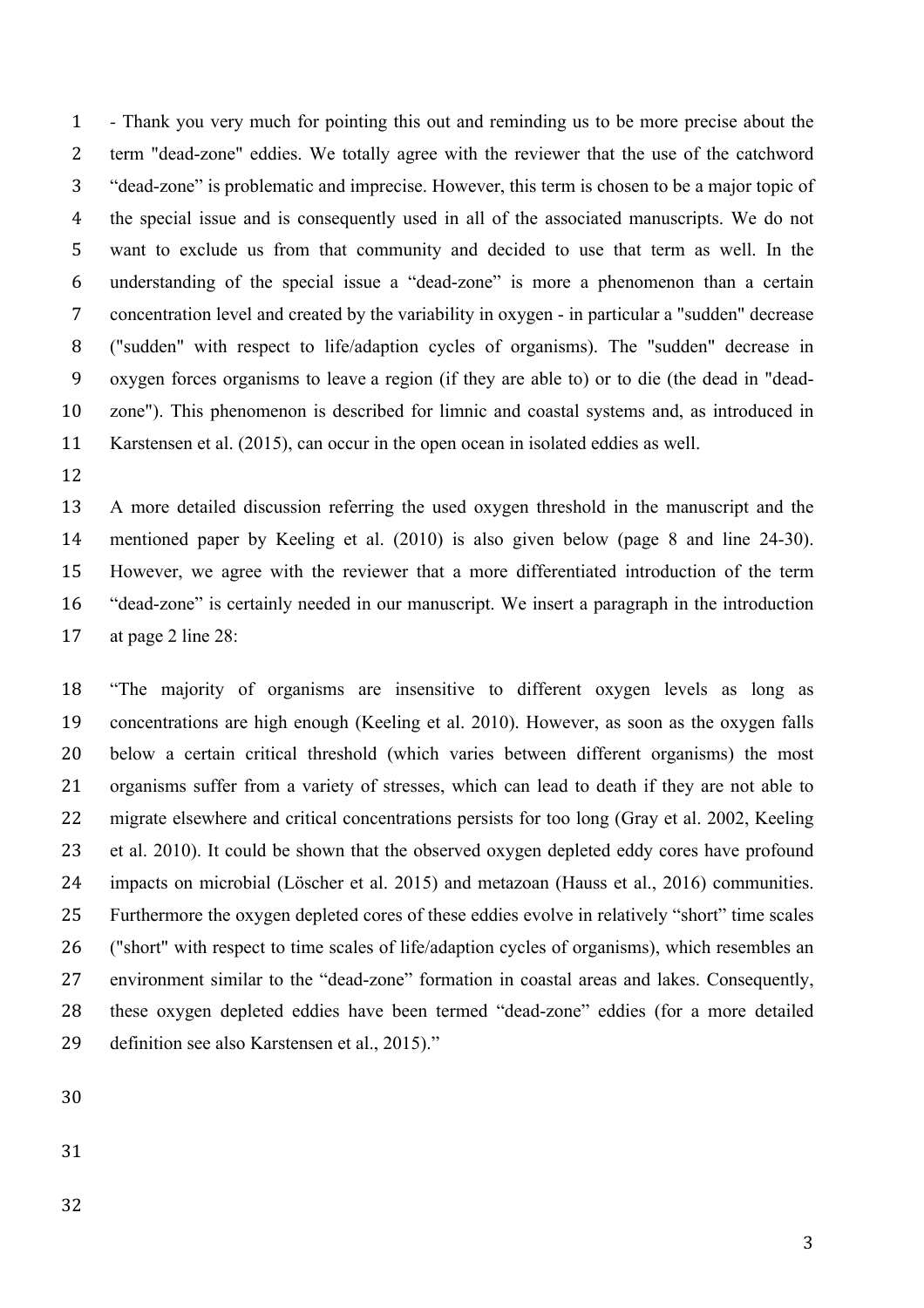#### *B) Quantification, Significance, Relevance and Implications*

 *In my opinion, the presentation of some results in the current manuscript could be strengthened by clarifying certain paragraphs, putting results into a broader context and touch upon the relevance and potential implications of this work for other studies and concepts. Putting the results into a broader context can help a non-expert in mesoscale oxygen dynamics to better understand the relevance of this work. Reviewing some parts of the draft could add to the work presented here.* 

 - Thank you very much for the assessment of our results. We worked through your following suggestions and tried in the complete manuscript to clarify some parts and to bring the results into a broader context to show the relevance and implication for other studies.

 *Even though this is a major comment, let me get a little bit more specific here, to better convey my request:* 

*Page 1, Line 24:*

 *"increased consumption within these eddies represents an essential part of the total consumption. . .". First of all, I think that this specific sentence of the abstract could benefit from some quantification. Second, in the discussion (Page 11, Line 18) you present the results from your budget analysis of the SOMZ oxygen consumption, stating that mesoscale structures contribute to about 6% of the observed low oxygen distribution. Even though this value is probably underestimating the total effect, as you argue in your work, 6% is not an essential part, in my opinion (please correct me if I misunderstood the line of argumentation). I think it's important that these paragraphs (abstract, discussion and conclusion) reflect each other and causal conclusions are drawn and described in a way that numbers and descriptions add up to the whole picture, even if this means being careful with catchwords such as "essential" or "significant". (Wouldn't a phrasing such as "the investigated contribution of mesoscale eddies only amounts to 6% of the observed low oxygen in the SOMZ. This value, though, is very likely to be underestimated due to..." also reflect the results but be more consistent when comparing the numerical and descriptive presentation?)* 

 - That is right. We totally agree that the 6% are misleading as they suggest only a small impact of "dead-zone" eddies on the oxygen concentration in the ETNA region. The 6% are 30 related to the absolute oxygen concentration (125  $\mu$ mol kg<sup>-1</sup>). More interesting is the impact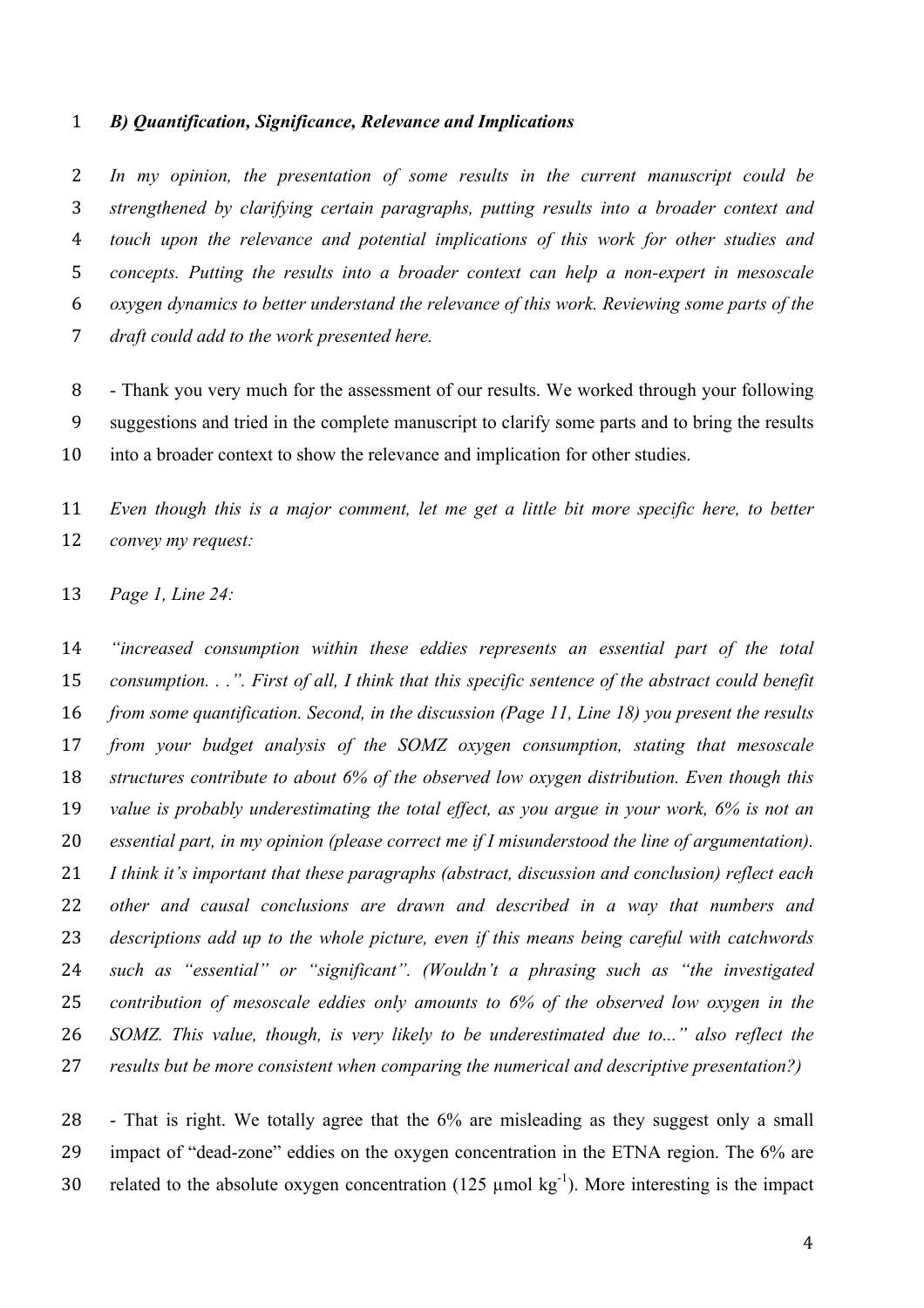of "dead-zone" eddies on the existence of the shallow OMZ. Hence, the oxygen anomaly due to "dead-zone" eddies should be related to the strength of the shallow OMZ, whereas the latter is defined as the difference between the profile neglecting the shallow OMZ and the actual profile, which is observed. Relating these values results in dead zone eddies being responsible for around 25% of the shallow OMZ. Thus we have eliminated the value of 6% throughout the manuscript and replaced it with the absolute contribution of the "dead-zone" 7 eddies, which is a reduction of 7  $\mu$ mol kg<sup>-1</sup>.

 Furthermore we changed the abstract at the position mentioned by the reviewer at page 1 line 24 from:

 "The locally increased consumption within these eddies represents an essential part of the total consumption in the open tropical Northeast Atlantic Ocean and might be partly responsible for the formation of the shallow oxygen minimum zone."

to

 "The locally increased oxygen consumption within the eddy cores enhanced the total consumption in the in the open tropical Northeast Atlantic Ocean and might be partly responsible for the formation of the shallow oxygen minimum zone."

 *"On average the oxygen concentration in the core of an isolated CE (ACME) decreases by*   $a\bar{b}$  *about* 0.10 (0.19)  $\pm$  0.12 (0.08)  $\mu$  *mol*  $k\bar{g}^{-1}d^{-1}$ ."

 *Can these estimates of oxygen consumption be put into the context of other observations, studies or estimates? How do these values in general compare with available estimates of average oxygen consumption? Are the results presented in the order of magnitude that the authors expected them to be, or is the effect stronger/weaker than what the authors expected? The way the results are presented here makes it hard for the reader to understand the magnitude of the mesoscale effect. Providing more context and comparisons would really help here.* 

 - These numbers are classified and discussed in the section *4. Discussion* at page 10 line 8 to 14:

*Page 8, Lines 20-21:*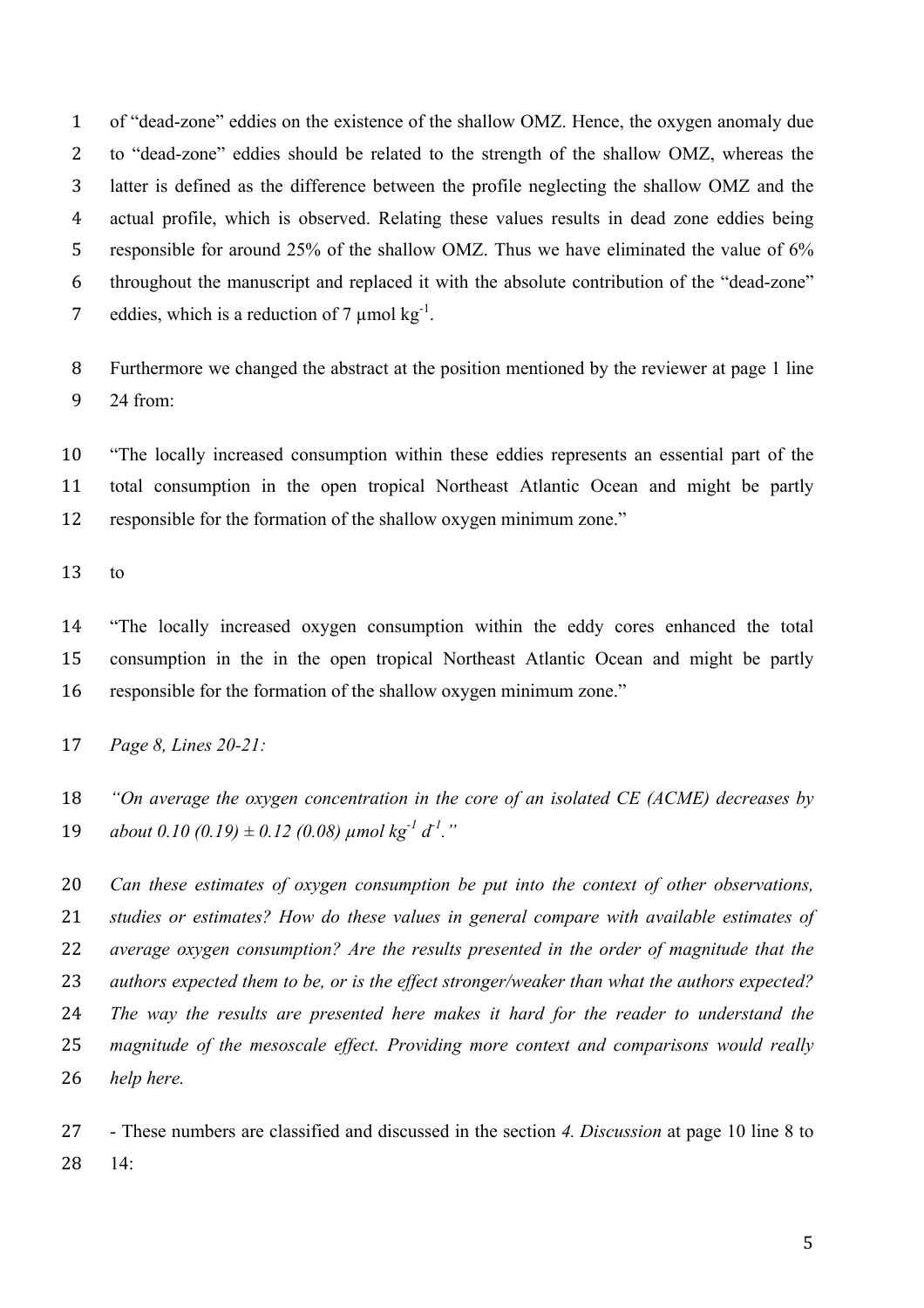"In combination with the eddy dynamics and its associated isolation of the CE (ACME) core, the oxygen content is decreasing on average by about  $0.10$   $(0.19) \pm 0.12$   $(0.08)$  µmol kg<sup>-1</sup> d<sup>-1</sup> in the ETNA. The apparent oxygen utilization rate (aOUR) is based on 504 oxygen measurements in CEs and ACMEs. It is in the range of recently published aOUR estimates for CEs (Karstensen et al., 2015) and ACMEs (Fiedler et al., 2016) based on single measurements in "dead-zone" eddies. An important point regarding the method to derive the aOURs is the initial coastal oxygen concentration, which is highly variable in coastal upwelling regions (Thomsen et al., 2015). "

 But we agree that these numbers are difficult to be classified by the reader in the first place. We expand the sentence, at page 8 line 22, to give the reader a first idea about the magnitude of the aOUR estimates:

 "On average the oxygen concentration in the core of an isolated CE (ACME) decreases by 13 about 0.10 (0.19)  $\pm$  0.12 (0.08) µmol kg<sup>-1</sup> d<sup>-1</sup> which is in the range of recently published aOUR estimates for CEs (Karstensen et al., 2015) and ACMEs (Fiedler et al., 2016)."

 *Page 11, Lines 8-26: This is a very important part of your work. I think it could be strengthened by rephrasing some parts, putting the numbers into a broader context by providing comparisons that help the reader to better understand the magnitude of the discussed effects, and consistently present these findings in the abstract and conclusions (see comment above).* 

 - We rephrased the mentioned paragraph, improved the structure and hopefully clarifying the description of the used budget estimation:

 "Instead of describing the effect of the dead-zone eddies on the oxygen consumption we now consider a box model approach for the SOMZ. The basis of this box model is the mixing of higher oxygen waters (the background conditions) with lower oxygen waters (the "dead- zone" eddies). The average oxygen concentrations within the eddies in the considered depth 26 range, i.e. 50 to 150 m depth, are 73 (66)  $\mu$ mol kg<sup>-1</sup> for CEs (ACMEs). The average oxygen concentration of the background field averaged over the same depth range (between 50 and 28 150 m depth) derived from the MIMOC climatology (Schmidtko et al. (2013)) is 118 µmol  $\,$  kg<sup>-1</sup>. This climatological value includes the contribution of low oxygen eddies. If we now consider the respective oxygen concentrations and volumes of the SOMZ and the eddies (multiplied by their frequency of occurrence per year), we are able to calculate the theoretical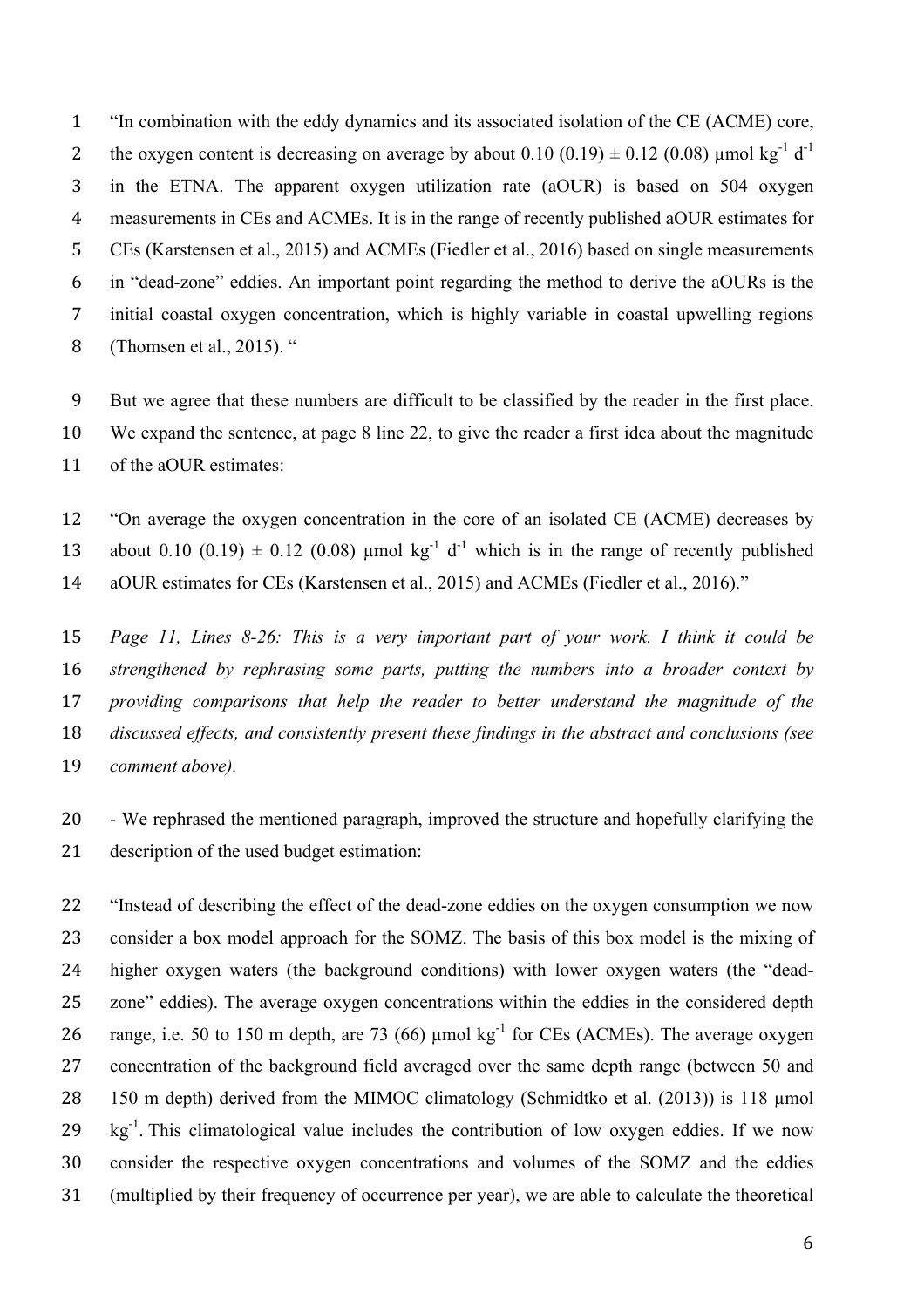1 background oxygen concentration for the SOMZ without eddies to be 125  $\mu$ mol kg<sup>-1</sup>. Naturally due to the dispersion of negative oxygen anomalies, the oxygen concentrations in the SOMZ without eddies must be higher than the observed climatological values. Attributing the difference of these oxygen concentrations on the one hand in the SOMZ without eddies  $(125 \text{ µmol kg}^{-1})$  and on the other hand the observed climatological values in the SOMZ with 6 eddies (118  $\mu$ mol kg<sup>-1</sup>), solely to the decrease induced by the dispersion of eddies, we find 7 that a reduction of around 7  $\mu$ mol kg<sup>-1</sup> of the observed climatological oxygen concentration in the SOMZ box can be associated with the dispersion of eddies. Consequently, the oxygen consumption in this region is a mixture of the large-scale metabolism in the open ocean (Karstensen et al. 2008) and the enhanced metabolism in low oxygen eddies (Karstensen et al. 2016, Fiedler et al. 2015)."

 *I think this budget estimation is a central part of your work and very well motivated on page 2 (lines 39-40), thus, in my opinion, it should be mentioned in the conclusions and the abstract. Please note the technical comments below to correct errors in this paragraph that, unfortunately, hinder the clear communication of these results.*

- That is right, we mention now the results in the abstract on page 1 and line 25:

 "In a simple box model approach the investigated contribution to the observed low oxygen in the shallow oxygen minimum zone of "dead-zone" eddies is a reduction of the oxygen 19 concentration of 7  $\mu$ mol kg<sup>-1</sup>."

And in the conclusion on page 12 and line 3:

 "A simple box model approach on the basis of mixing ratios of high oxygen waters with low 22 oxygen waters in the SOMZ reveals that a reduction of 7  $\mu$ mol kg<sup>-1</sup> of the observed oxygen in the shallow oxygen minimum zone is explainable due to the existence of "dead-zone" eddies. This value, though, is very likely to be underestimated due to difficulties in identifying and tracking of ACMEs."

*Last but not least, your work naturally has implications for the nitrogen cycle. I am aware of* 

*some of the coauthors having submitted a manuscript on this issue as well (Karstensen et al.* 

*2016). Nevertheless, I think it might help to at least mention some of the major implications* 

*for the nitrogen cycling within these mesoscale structures and the whole investigated region.*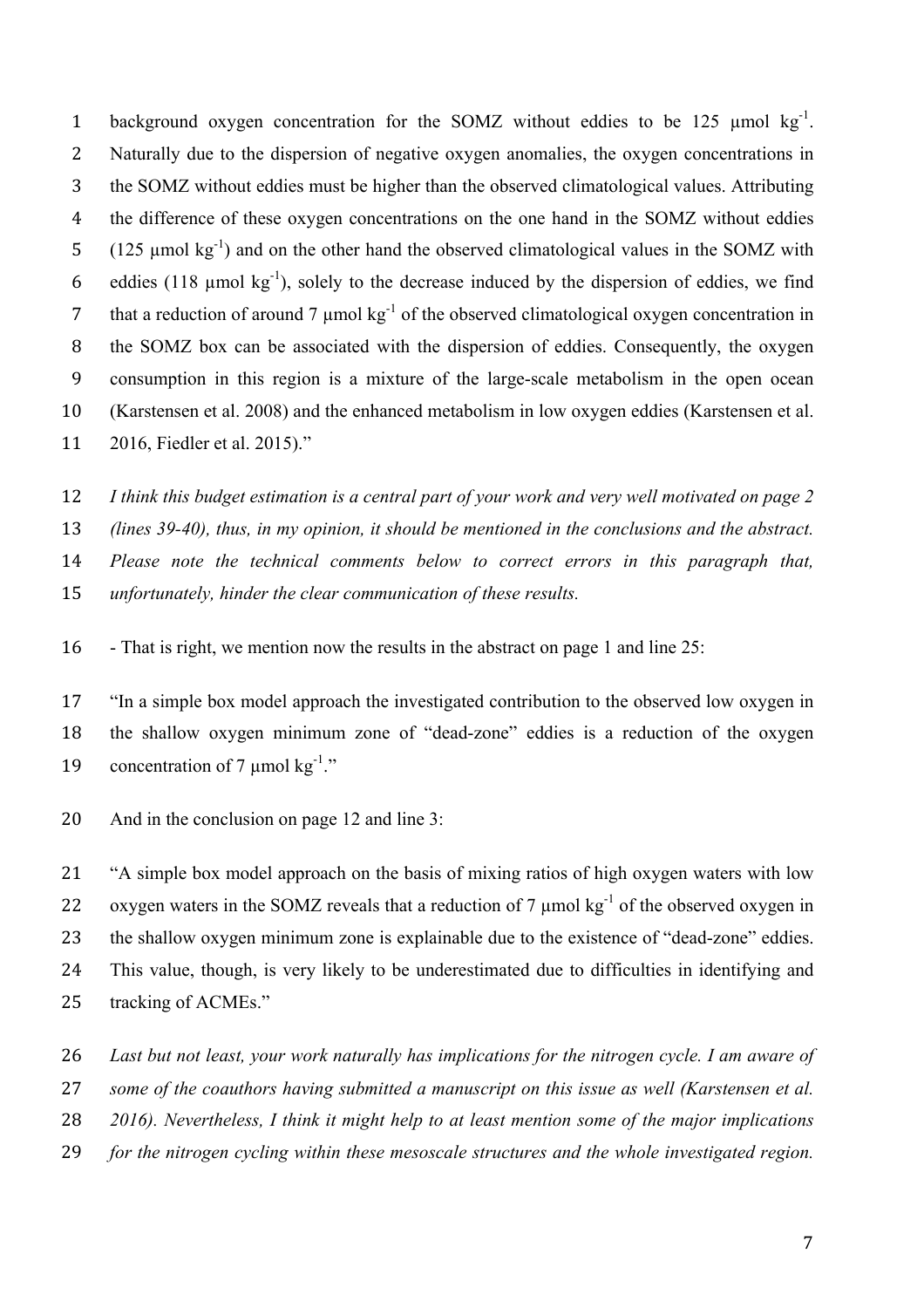*Interested readers of this work might expect the authors to at least touch upon this or refer to the relevant literature.*

 - That is correct, we insert a paragraph to give in the introduction some more details on the nitrogen cycle at page 2 line 28:

 "The intense OMZ has profound impacts on microbial (Löscher et al. 2015) and metazoan (Hauss et al., 2016) communities. While denitrification is usually absent from the open tropical Atlantic, the detection of nirS gene transcripts (the key functional marker for denitrification) in an ACME potentially indicated nitrogen loss processes in the oxygen depleted eddy core (Löscher et al., 2015). However, the close-to-Redfield N:P stoichiometry in the same ACME (Fiedler et al., 2015), does not suggest a large-scale net loss of bioavailable nitrogen. In general, the relative magnitude of nutrient upwelling/primary productivity, nitrogen fixation and denitrification may vary between different eddies because of differences in the initial water mass in the eddies' core, the eddies' age and the external forcing (in particular wind stress and dust/iron input)."

### *2 Specific comments*

### *A) Chosen threshold of 40 µmol/kg*

 *Given a more differentiated discussion of the term "dead zone" (see comment above), can the authors elaborate on why they chose the specific threshold of 40 µmol/kg and whether and how they would expect their results to change when choosing, e.g. a higher threshold (e.g. 60 µmol/kg as mentioned in Keeling et al. 2010)? Would that significantly change the number of eddies considered as "low oxygen eddies" and thus increase the investigated sample or even strengthen the results?* 

 - We wanted to highlight profiles with anomalous low oxygen concentrations. The minimal 25 dissolved oxygen concentrations in the ETNA are in the range of 40-50  $\mu$ mol kg<sup>-1</sup>, thus the 40 26 umol  $kg^{-1}$  threshold is chosen to clearly identify anomalous low oxygen concentrations. The 27 number of profiles, probably near the coast or in the center of the OMZ, would increase if 60 28 umol  $kg^{-1}$  were chosen as threshold. But the majority of the profiles would not be associated 29 to mesoscale eddies, as the oxygen values (40-60  $\mu$ mol kg<sup>-1</sup>) are appearing in the large-scale oxygen distribution of the ETNA.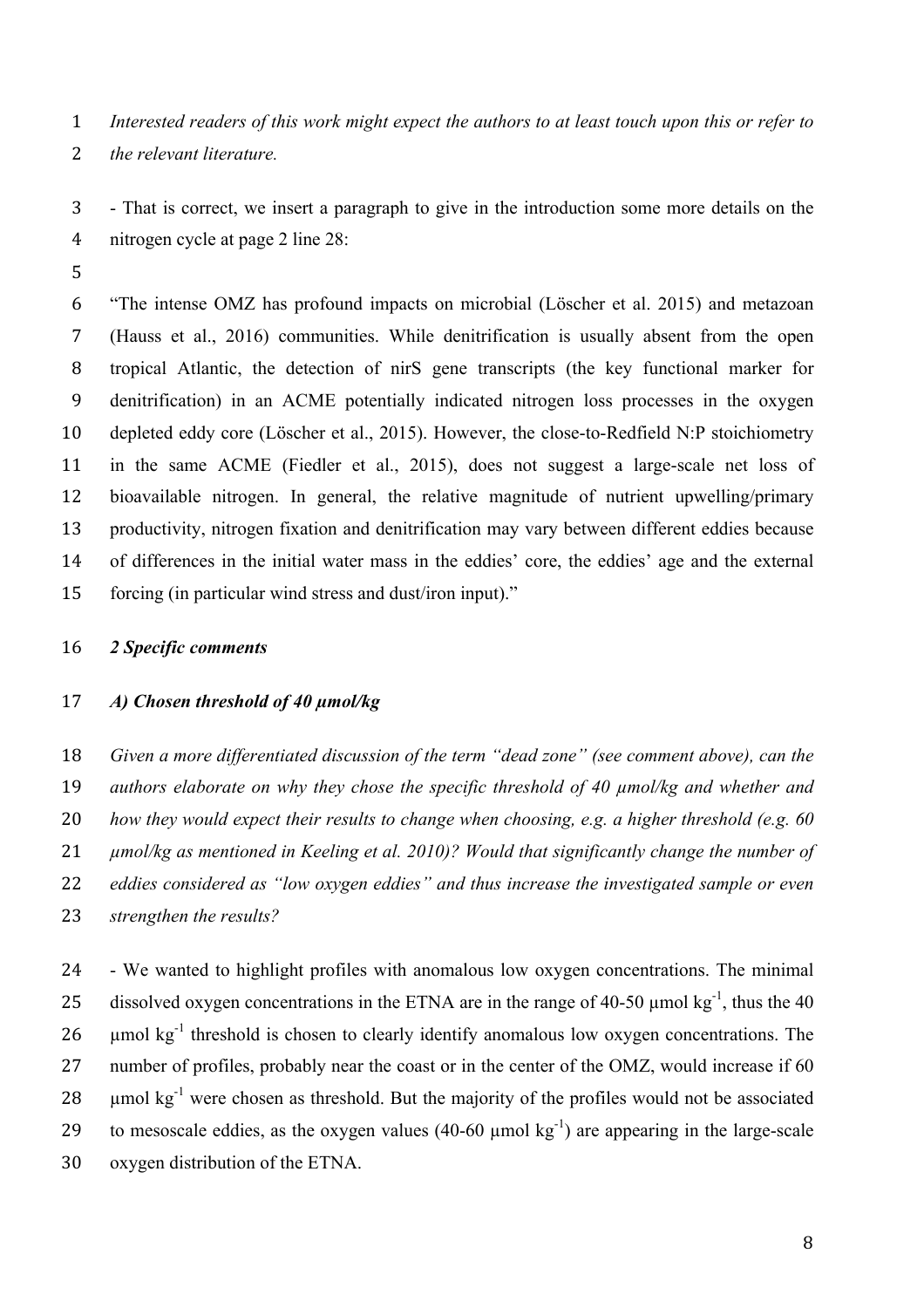#### *B) Physical contribution to the observed anomalies*

 *In the abstract, the authors state that the most pronounced oxygen anomalies are found right beneath the mixed layer and that this signal has been attributed to a combination of high productivity in the eddies' surface waters and the isolation of their cores with respect to oxygen resupply. I do agree on this reasoning. However, I would like to mention an additional effect that has not been discussed in the manuscript and potentially plays a role here. The mere fact that the strongest anomalies are found at the base of the mixed layer hints at a pure physical contribution to the observed anomalies. Since density structures are shifted within the investigated eddies, this results in shifting the oxycline (i.e. shifting the isopycnals) and thus creating an oxygen anomaly that is of pure physical origin. If this is the case, can the author at least discuss the contribution of this mechanism on the observed concentrations, and if possible comment on the strength of this effect?* 

 - That is a correct, a vertical displacement of isopycnals move lower oxygen concentrations closer to the mixed layer. First we rephrased the sentence in the introduction at page 3 line 10- 11 from:

 "At about 100 m depth, biogeochemical processes further increase the nutrient and oxygen anomalies with respect to the surrounding waters."

to

 "At about 100 m depth, the elevated isopycnals in the eddies are associated to a displacement of the oxycline, which brings lower oxygen concentrations closer to the mixed layer. Here biogeochemical processes further increase the nutrient and oxygen anomalies with respect to 22 the surrounding waters."

 Further we investigated the contribution of the "physical" and "biogeochemical" part of the oxygen anomaly by comparing the oxygen anomaly derived on density surfaces against the oxygen anomaly derived on isobars (Figure 1).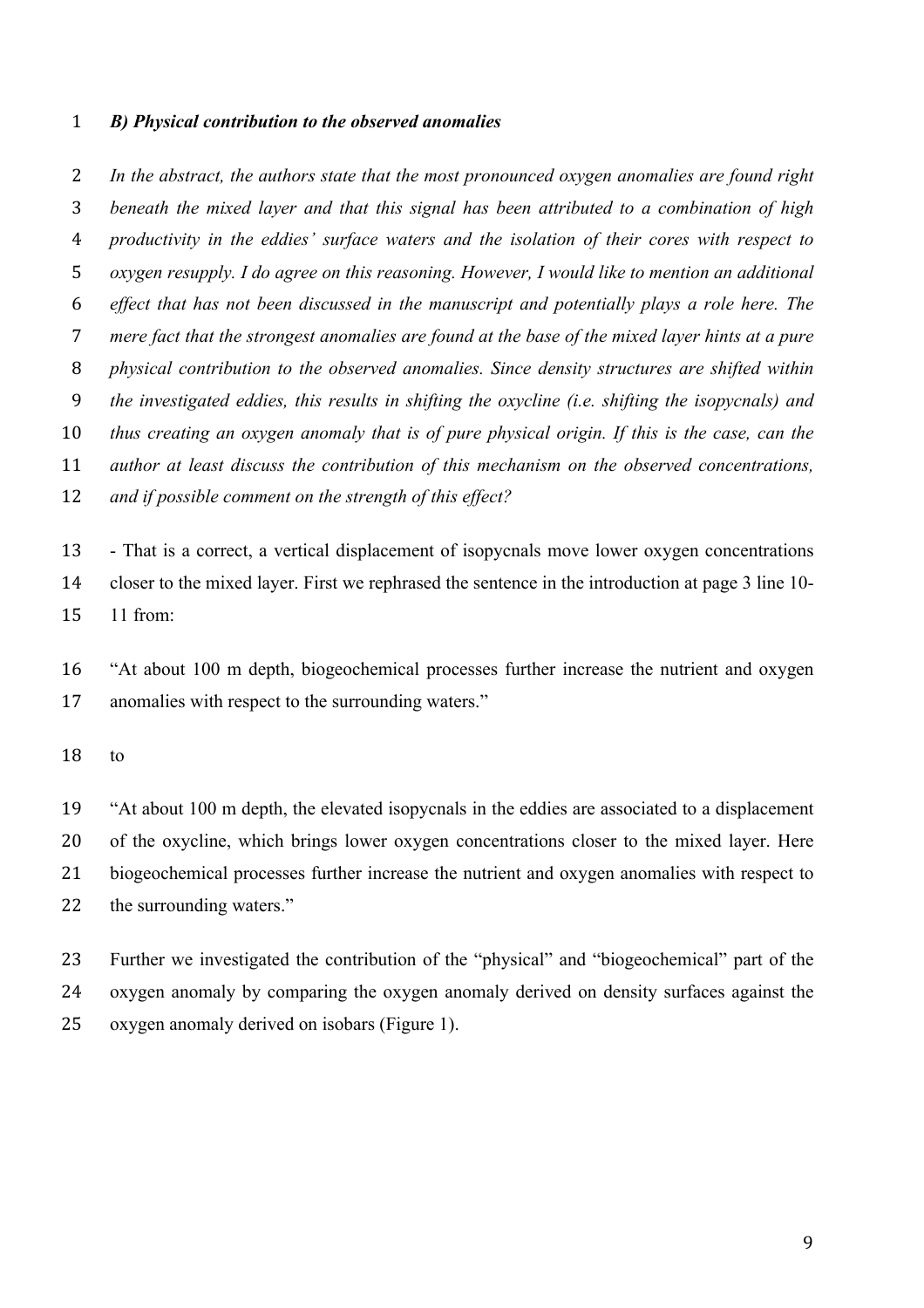



 **Figure 1:** Mean Oxygen anomaly of ACMEs (green) and CEs (blue) derived on isopycnal surfaces (dashed lines) and isobars (continuous lines). The anomaly on isopycnal surfaces (dashed lines) are derived, by building an oxygen anomaly of each eddy type on density surfaces. Afterwards a transformation in pressure coordinates is done referenced to a mean density profile from outside the eddy.

 Derived on isobars the oxygen anomaly in the upper eddy core is more pronounced compared to the anomaly derived on isopycnals, due to the upward bending of the density surfaces. However, the maximal absolute values of the anomaly are nearly the same. Therefore we conclude that the pure "physical" effect of shifting the oxycline is much smaller than the "biogeochemical" part in crating the oxygen anomaly.

# *C) Preconditioning through coastal environment*

 *The presented apparent oxygen utilization rates range from about 0.1 (CEs) to 0.2 (ACMEs) µmol/kg/d. Even if the mesoscale structures are completely isolated and propagate offshore for, let's say, 2 months, this results in an oxygen decrease of only 12 µmol/kg compared to its initial oxygen concentration. It seems thus very challenging for this mechanism alone to cause "dead zone" eddies. I think it is important to note somewhere that not only do enhanced productivity in the mesoscale structures and their physical isolation cause these very low*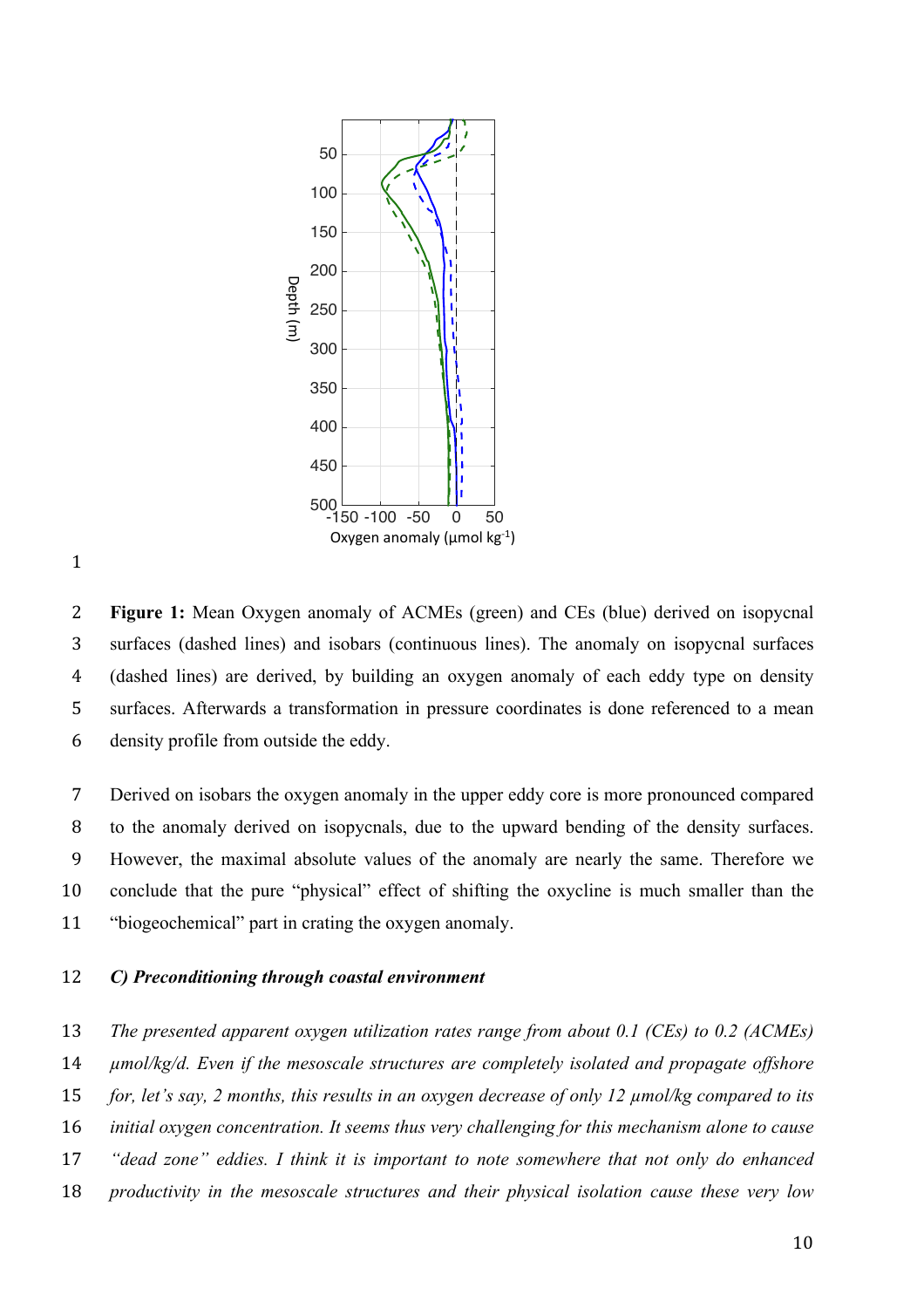*oxygen eddies, but that there is a substantial contribution to the generation of these structures from the coastal environment, where most of them originate from. The above mentioned oxygen consumption alone would never be strong enough to result in a "dead zone" eddy, if it hadn't evolved from waters already low in oxygen along the upwelling region. I think this preconditioning is an important piece of the whole picture and should be briefly discussed somewhere.* 

 - Yes that is right, the preconditioning due to low oxygen values at the shelf of the formation region was poorly described in the manuscript before. The reviewer mentioned correct that the preconditioning is an important part in the developing of the open ocean "dead-zone" eddies. We plotted the Shipboard CTD section with the lowest oxygen at the shelf of Mauretania and Senegal we could find (figure 2).



13 **Figure 2:** Oxygen in umol kg<sup>-1</sup> (color) section along 18°N on the Mauritanian shelf 14 conducted from the RS Meteor cruise M107 in June 2014. Black lines represent density, grey diamonds at the top of the figure locate the positions of the individual CTD casts.

 An oxygen minimum is found directly in the core depth of the "dead-zone" eddies between 50 to 150 m with a locally occurrence of minimal oxygen concentrations of around 30-35 18 umol  $kg^{-1}$  very near to the shelf. Following the theory of the formation processes of ACMEs from McWilliams (1985) and D'Assaro (1988), these near-bottom shelf waters are most likely captured in the eddy cores. The isolated oxygen depleted eddy cores are thus a combination of already low oxygen concentrations from the beginning and the enhanced respiration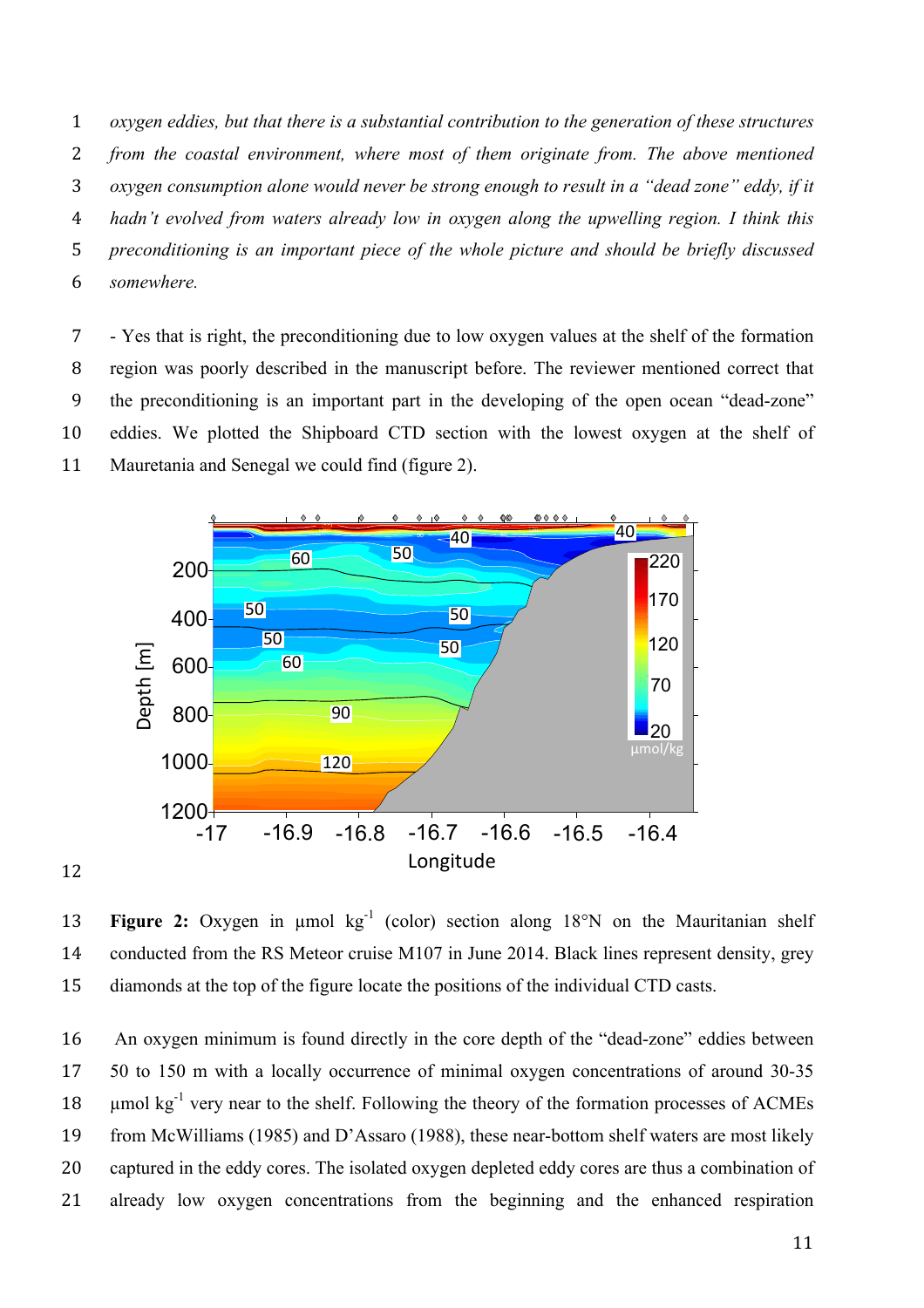associated to an oxygen loss with time. We added a paragraph at page 11 line 14 to discuss that in more detail:

3 "Regions with low oxygen concentrations around 30  $\mu$ mol kg<sup>-1</sup> in the depth range between 50-150 m could locally identified at the shelf off Northwest Africa. However, all observed CEs or ACMEs contain a negative oxygen anomaly, partly because they transport water with initial low oxygen concentrations from the coast into the open ocean and additionally because the oxygen consumption in the eddies is more intense then in the surrounding waters (Karstensen et al. 2015a, Fiedler et al. 2015)."

### *D) The use of the term "accuracy" (Page 4, Lines 13, 17, 20 and 25)*

 *The use of the term "accuracy" in the discussed context on page 4 confused me. To my knowledge, this term refers to the closeness of a measurement to a standard or known value with "high accuracy" referring to "close measurements" and "low accuracy" describing rather poor measurement results. In general, one thus aims at high accuracies when observing natural phenomena and comparing to standard values. Here, the authors argue that the measurement methods have a rather high accuracy, but then state very low absolute values. Since the authors are describing measurement errors in the corresponding paragraph, I suggest they at least consider re-phrasing the sentences to ease the reader's understanding (e.g. using the term measurement error). I am glad to learn something about the correct use of the term "accuracy", in case I am wrong here.*

 - That is right. Accuracy refers the closeness of a measurement to a known reference value. In our case we do not know the exact reference value, thus the usage of the word accuracy is not correct in that context. We used, as suggested from the reviewer, the word "measurement error" instead. Changes are made on page 4, lines 13: 17, 20 and 25:

24 lines 13: "The resulting measurement error were  $\leq 1.5$  umol kg<sup>-1</sup>."

25 lines 17: "We estimate their measurement error at  $\leq$  1 umol kg<sup>-1</sup>."

- lines 20: "The different manufacturers of Argo float oxygen sensors specify their 27 measurement error at least better than  $8 \mu$ mol kg<sup>-1</sup> or 5%, whichever is larger."
- 28 lines 25: "We thus estimate their measurement error to about 3  $\mu$ mol kg<sup>-1</sup>."
- 
-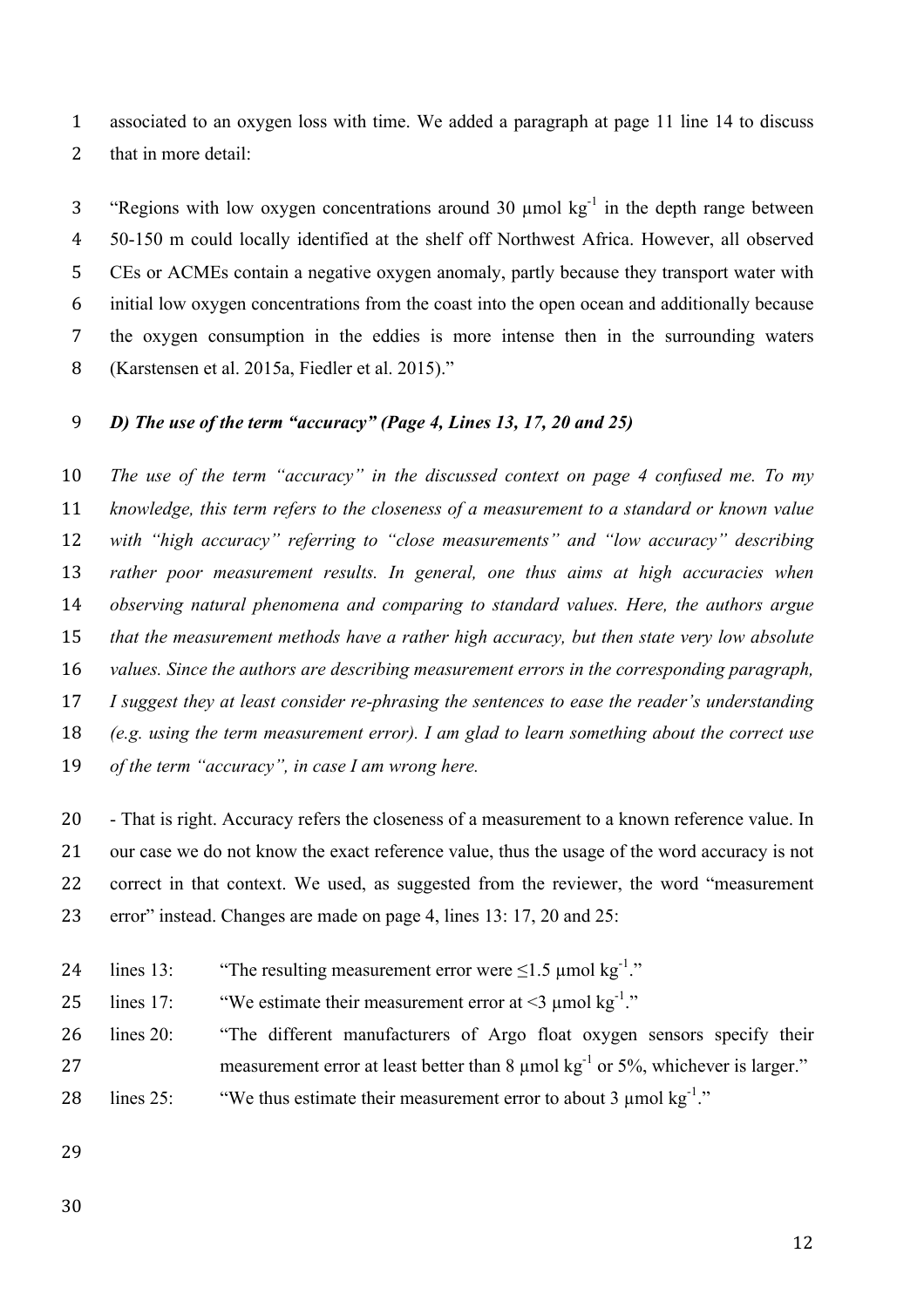#### *E) Discussion of other mesoscale features (anticyclonic eddies)*

 *On page 4 (line 30), the authors mention that their work also includes anticyclonic eddies. This eddy type is however not mentioned again. Even though I understand that the oxygen dynamics in eddies are strongly asymmetric between cyclonic and anticyclonic eddies, I wonder whether there is a compensating effect of anticyclonic eddies that stronger ventilate the water column. Could the authors elaborate on this, and maybe include a very brief comment on this in the manuscript?* 

 - In this paper our main focus was to highlight sporadic profiles with very low oxygen concentrations between 50 to 150 m depth in the eastern tropical north Atlantic and that we could associate the profiles to CEs and ACMEs. We further tried to asses the number of such oxygen depleted eddies and the influence on the environment. Anticyclones play a minor role in the story. Furthermore, we think that the compensating effect of anticyclones is relatively small. The depression of isopycnals within anticyclones produces positive oxygen anomalies on depth levels, but on density surfaces these anomalies do not exist. To produce a compensating effect of anticyclones additional diapycnal processes are needed. Nevertheless we agree with the reviewer that during the decay of the eddy probably diapycnal processes are possible and therefore a compensation effect of anticyclones is not unlikely and should be mentioned and discussed in the paper.

 First of all we delete the word anticyclone at page 4 line 30 as it is apparently confusing and unnecessary:

 "To determine the characteristics of different eddy types from the assembled profiles, we separated them into CEs, ACMEs and the "surrounding area" not associated with eddy-like 23 structures following the approach of Schütte et al. (2015). "

 We further decided to discuss the influence on the oxygen budget of anticyclones on page 10 line 27:

 "Anticyclonic rotating eddies with a low oxygen core are only observed for modewater type anticyclones (i.e. ACMEs), but not for "normal" anticyclonic eddies which do not show an oxygen depleted eddy core. Instead, the downward bending of isopycnals within "normal" anticyclones produces positive oxygen anomalies on depth levels, whereas on density surfaces these anomalies do not exist."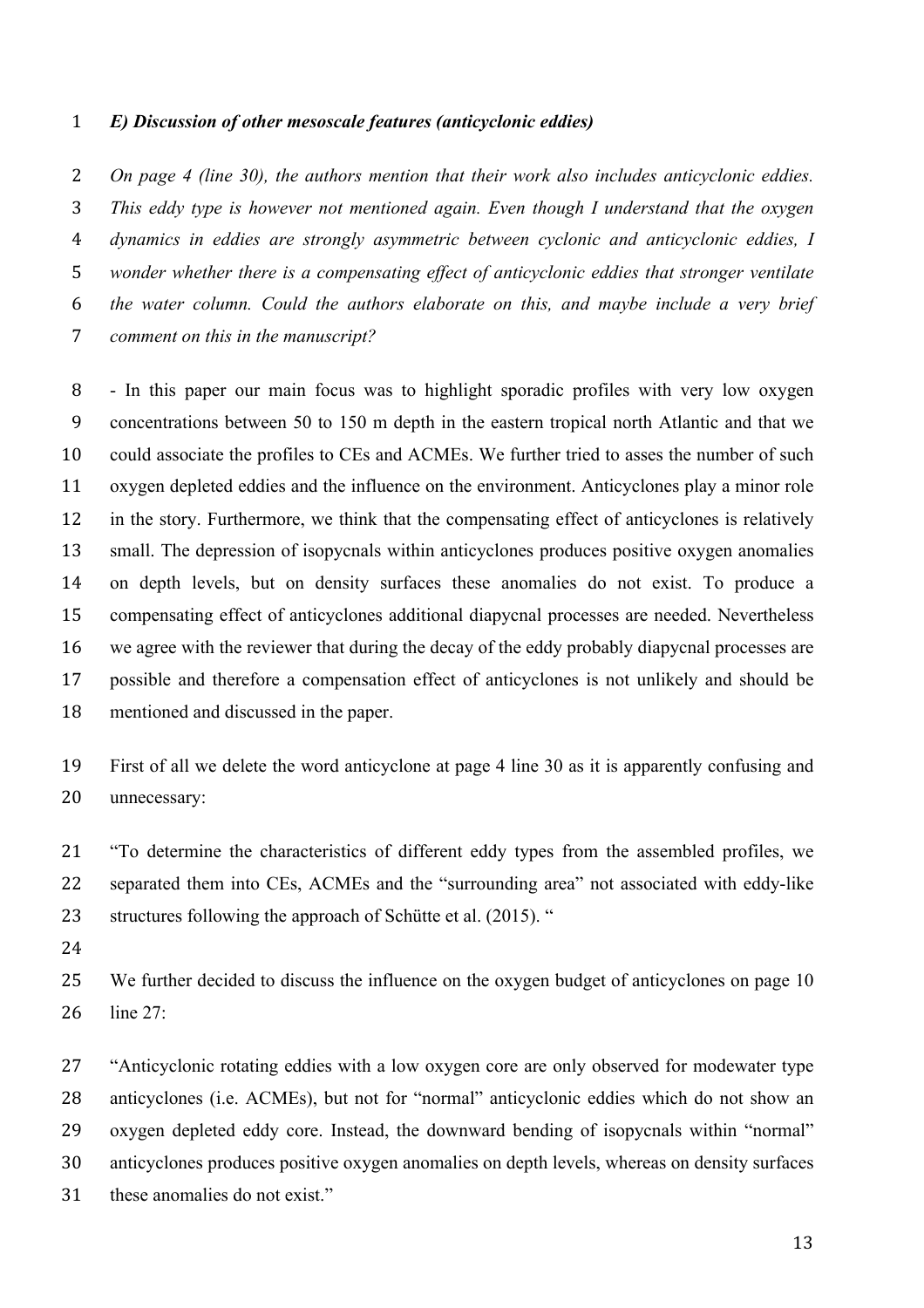and on page 12 line 26:

 "In the contrary with additional diapycnal processes (for example during the decay of the eddy) a small compensating effect due to Anticyclones is expectable."

### *F) Figure 7 and Figure 9:*

 *As I understand, Figure 7 depicts mean profiles of apparent oxygen utilization of all eddies derived from the corresponding initial and actual oxygen profiles assuming a linear oxygen consumption (correct me if I am wrong). According to the corresponding figure caption of Figure 9, this figure shows the same property (µmol/kg/yr instead of µmol/kg/d in Fig7). This confused me because the magnitude shown in these two figures does not compare well. Can the authors comment on the difference between the two figures, if necessary elaborate on the corresponding text (Page 11, Lines 2-4) to better differentiate between the two results and maybe adjust the figure captions to help the reader understand their difference?* 

 *-* Thank you very much for this comment. We agree with the Reviewer that these pictures were confusing. Hopefully we could clarify some parts with the following explanation and changes in the figure captions. Figure 3 showing both of the mentioned pictures of the Reviewer.

 Figure 3a shows the profiles of the apparent oxygen utilization rate of ACMEs and CEs per day in the ETNA region. It is calculated, as mentioned right by the reviewer, by using the propagation time of each eddy and an initial coastal oxygen profile and assuming a linear oxygen consumption (based on depth layers). It gives an indication of how much the oxygen concentration in isolated ACMEs and CEs cores in the ETNA region is reduced due to enhanced respiration.

 Whereas figure 3b shows a budget term, namely the oxygen loss profile due to "dead-zone" eddies in the subarea "SOMZ" induced by the ACMEs and CEs on each ispopycnal (converted back to depth). The profiles are derived, by building an oxygen anomaly of each 26 eddy type on density surfaces  $(O'_2)$ . The derived anomalies are multiplied by the mean number 27 of eddies dissipating in the SOMZ per year  $(n)$  and weighted by the area of the eddy 28 compared to the total area of the SOMZ  $(A_{SOMZ}$  = triangle in Fig. 1a of the manuscript). Differences in the mean isopycnal layer thickness of each eddy type and the SOMZ are 30 considered by multiplying the result with the ratio of the mean Brunt-Väisälä frequency  $(N^2)$ 31 outside and inside the eddy, resulting in an apparent oxygen utilization rate per year (µmol kg<sup>-</sup>  $32 \frac{1}{y}$  due to "dead-zone" eddies in the SOMZ on density layers: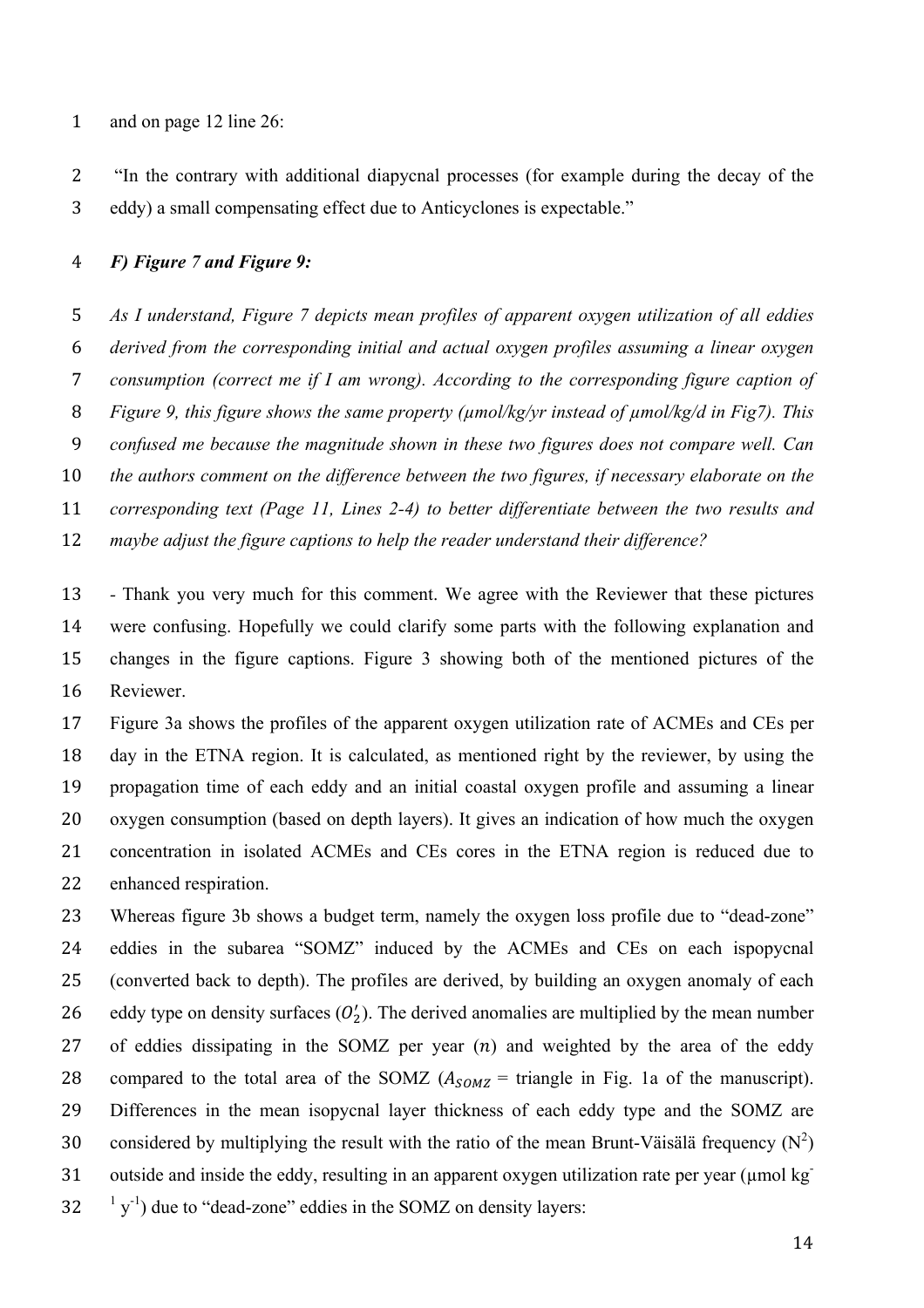$$
\mathbf{1} \\
$$

$$
aOUR = nO_2' \frac{\pi r_{Eddy}^2 N_{SOMZ}^2}{A_{SOMZ} N_{Eddy}^2}
$$

3 where  $r_{Eddy}$  is the mean radius of the eddies.



2

5 **Figure 3: a)** Depth profiles of a mean apparent oxygen utilization rate (aOUR,  $\mu$ mol kg<sup>-1</sup> d<sup>-1</sup>) 6 within CEs (blue) and ACMEs (green) in the ETNA region with associated standard deviation 7 (horizontal lines). **b**) Depth profile of apparent oxygen utilization rate (aOUR,  $\mu$ mol kg<sup>-1</sup> y<sup>-1</sup>) for the Atlantic as published from Karstensen et al. (2008) (dashed black line), the oxygen consumption profile due to "dead-zone" eddies in the SOMZ (solid black line) and the separation into CEs (blue) and ACMEs (green).

We changed the figure caption of figure 7 to:

**12** "Depth profiles of a mean apparent oxygen utilization rate (aOUR,  $\mu$ mol kg<sup>-1</sup> d<sup>-1</sup>) within CEs

(blue) and ACMEs (green) in the ETNA region with associated standard deviation (horizontal

lines). Derived by using the propagation time of each eddy, an initial coastal oxygen profile

and the assumption of linear oxygen consumption (based on depth layers)."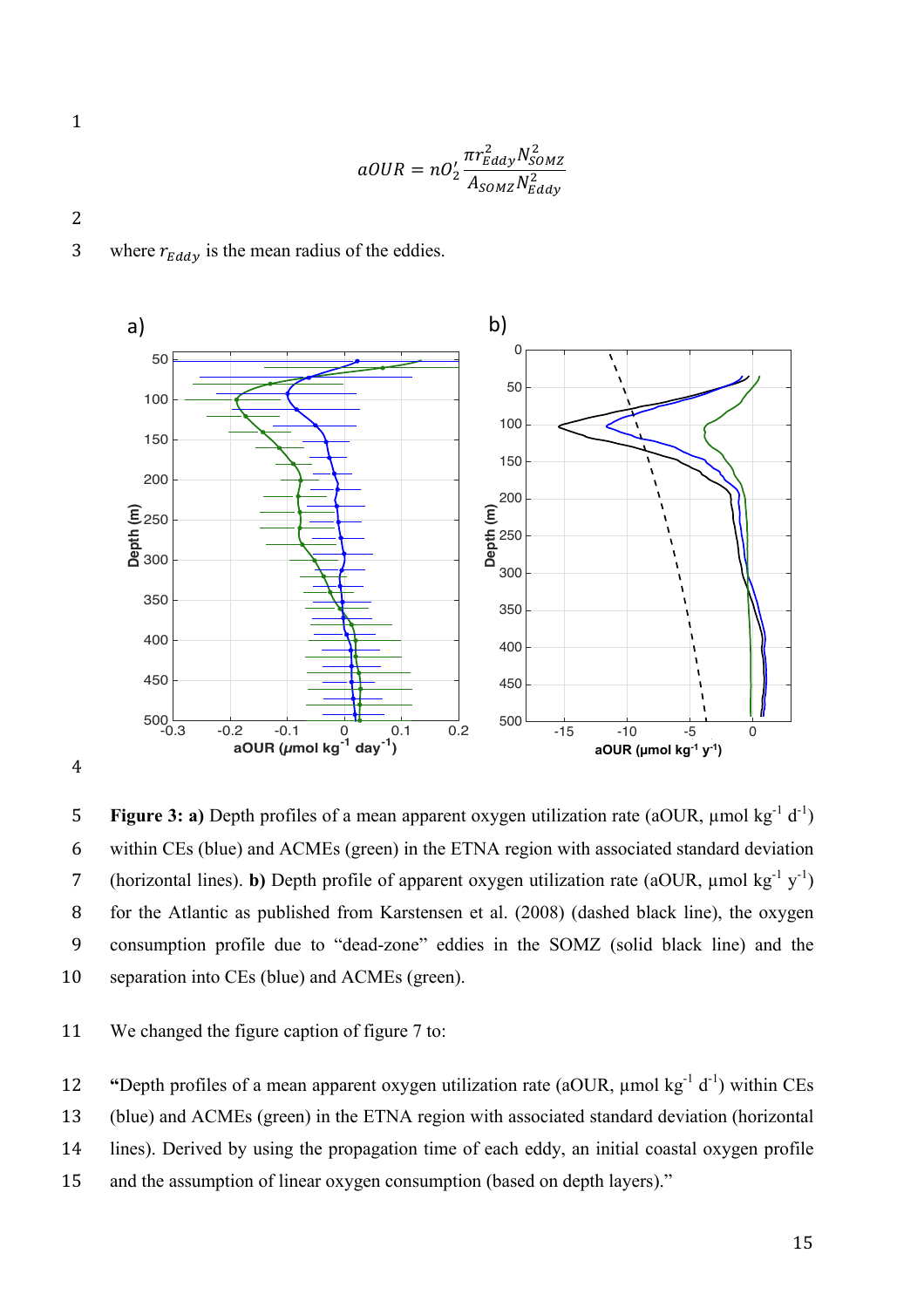Furthermore we changed the figure caption of figure 9 to:

2 "Depth profile of the apparent oxygen utilization rate (aOUR,  $\mu$ mol kg<sup>-1</sup> y<sup>-1</sup>) for the Atlantic as published from Karstensen et al. (2008) (dashed black line). The oxygen consumption profile due to "dead-zone" eddies referenced for the SOMZ (solid black line) and the separation into CEs (blue) and ACMEs (green)."

# *3 Technical corrections and minor issues*

 *What follows is a list of minor technicalities and other issues I noticed while reviewing. I kindly ask the authors to correct typos and misspellings, reply to my questions and at least* 

- *consider suggestions and comments on the (re-)phrasing of some sentences that might help to*
- *improve the reader's understanding.*
- *Page 1, Lines 24-25: consumption of what?*
- We changed page 1 line 24-25 from:

 "The locally increased consumption within these eddies represents an essential part of the total consumption in the open tropical Northeast Atlantic Ocean and might be partly responsible for the formation of the shallow oxygen minimum zone."

to

 "The locally increased oxygen consumption within these eddies represents a part of the total oxygen consumption in the open tropical Northeast Atlantic Ocean and might be partly responsible for the formation of the shallow oxygen minimum zone."

- *Page 2, Line 28: consumption of what?*
- *-* We changed page 2 line 28 from:

 "The ventilation and consumption processes of thermocline waters in the ETNA result in two 23 separate oxygen minima (Fig. 1b): a shallow one with a core depth of about 80 m and a deep one at a core depth of about 450 m."

to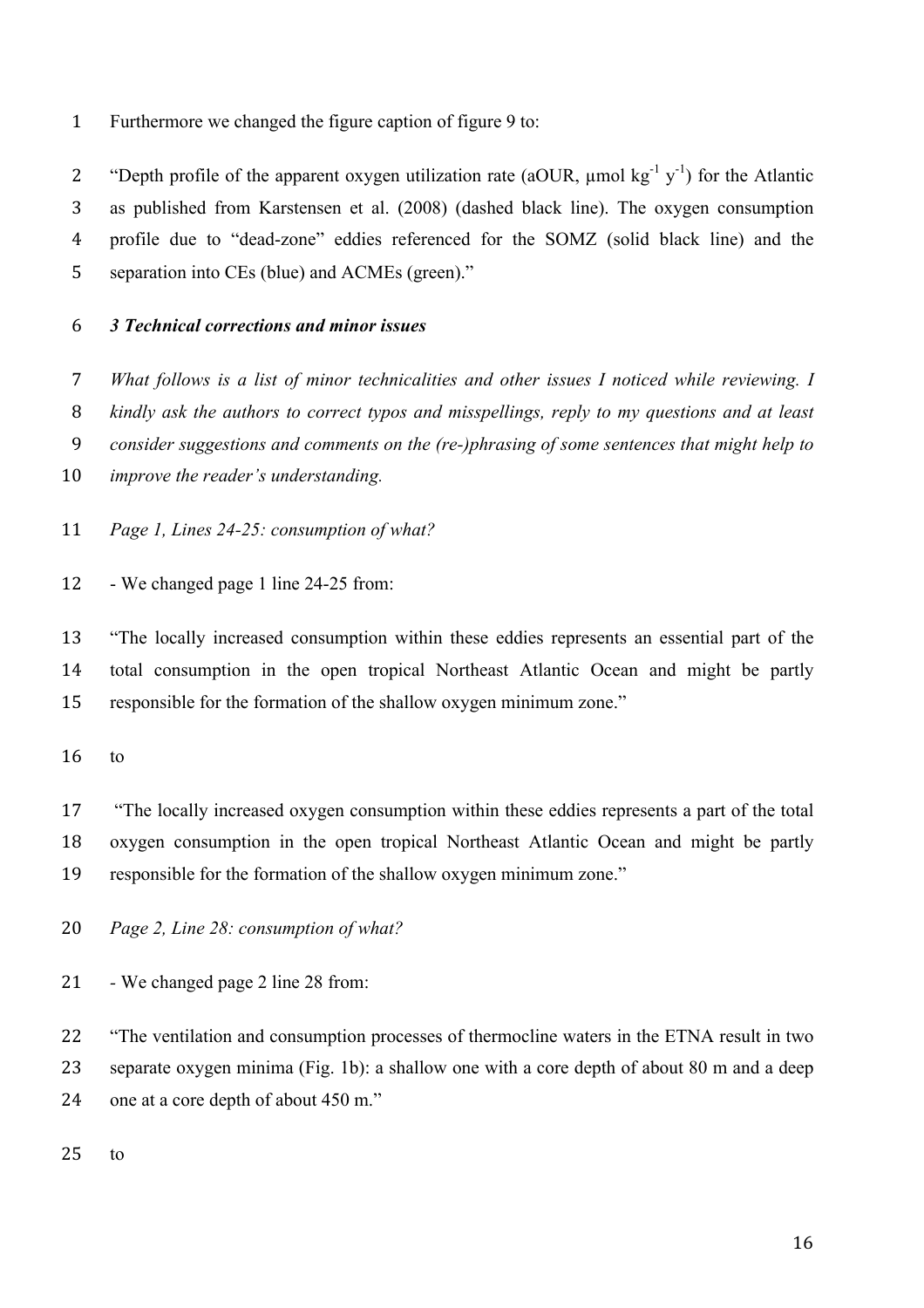"The ventilation and oxygen consumption processes of thermocline waters in the ETNA result in two separate oxygen minima (Fig. 1b): a shallow one with a core depth of about 80 m and a deep one at a core depth of about 450 m."

 *Page 3, Line 4: The use of "However" in this sentence is rather confusing since it doesn't contrast to what has been said before. Suggestion: "Due to the absence of other ventilation pathways in this zone, the influence of "dead-zone" eddies on the shallow oxygen minimum budget may be important and a closer examination worth the effort."* 

- We changed page 2 line 28 from:

 "However, due to the absence of other ventilation pathways, the influence of "dead-zone" eddies on the shallow oxygen minimum budget may be elevated and a closer examination worth the effort."

to

 "Due to the absence of other ventilation pathways in this zone, the influence of "dead-zone" eddies on the shallow oxygen minimum budget may be important and a closer examination worth the effort."

 *Page 3, Lines 10-11: As mentioned above, the mere fact that the density structure changes within these structures might add a purely physical contribution to the observed anomalies. Thus, it is not only due to biogeochemical processes that the anomalies are strongest at 100m depth, but rather due to a combination of both a purely physical displacement of the oxycline and biogeochemical processes in the water column above. This sentence should be re-phrased.* 

- We rephrased the sentence page 3 line 10-11 from:

 "At about 100 m depth, biogeochemical processes further increase the nutrient and oxygen anomalies with respect to the surrounding waters."

to

 "At about 100 m depth, the elevated isopycnals in the eddies are associated to a displacement of the oxycline. In combination with the biogeochemical processes they further increase the nutrient and oxygen anomalies with respect to the surrounding waters."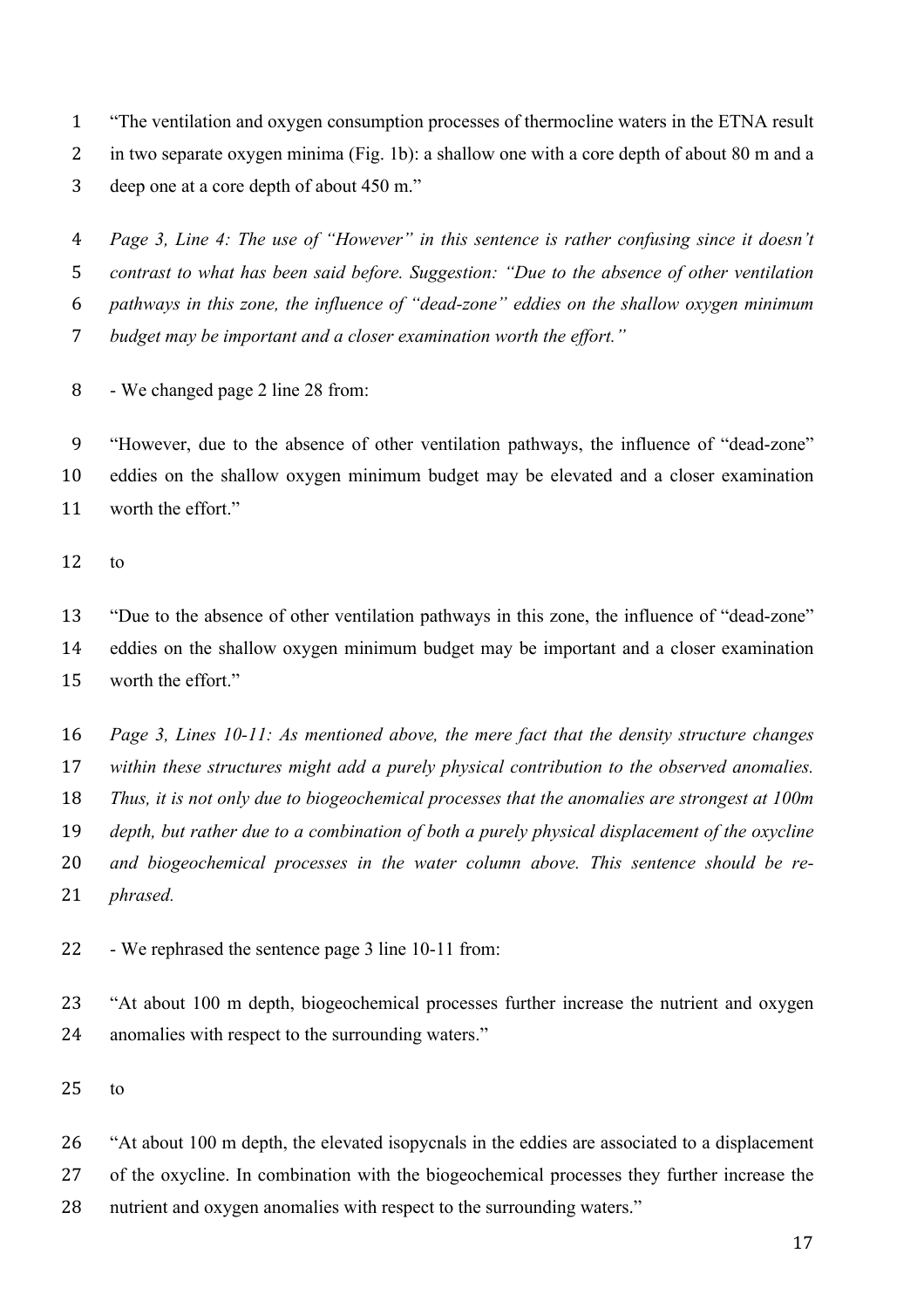| 1 |  |  | Page 3, Line 35: as THE last modification |
|---|--|--|-------------------------------------------|
|   |  |  |                                           |

- done
- *Page 4, Line 27: as A final result*
- done
- *Page 4, Line 41: provided BY (phrasing of sentence is rather confusing)*
- We rephrase the sentence Page 4, Line 41 from:
- "Data of the SLA and of the geostrophic velocities, derived from the SLA and also provided
- 8 from AVISO, for the period January 1998 to December 2014 were chosen."
- to
- "Geostrophic velocities anomalies also provided by AVISO were chosen analog to the SLA
- 11 for the period January 1998 to December 2014."
- *Page 5, Line 7: data ARE considered (plural)*
- done
- *Page 5, Line 9: provided BY the NASA. The data WERE*
- done
- *Page 6, Line 1: Full stop missing (... propagation time is derived. We assume a mean. . .)*
- done
- *Page 6, Line 6: less saline and colder water than surrounding water*
- done
- *Page 6, Line 13: Depending on the status of isolation of the eddy, lateral mixing could take*
- *place (comma missing)*
- done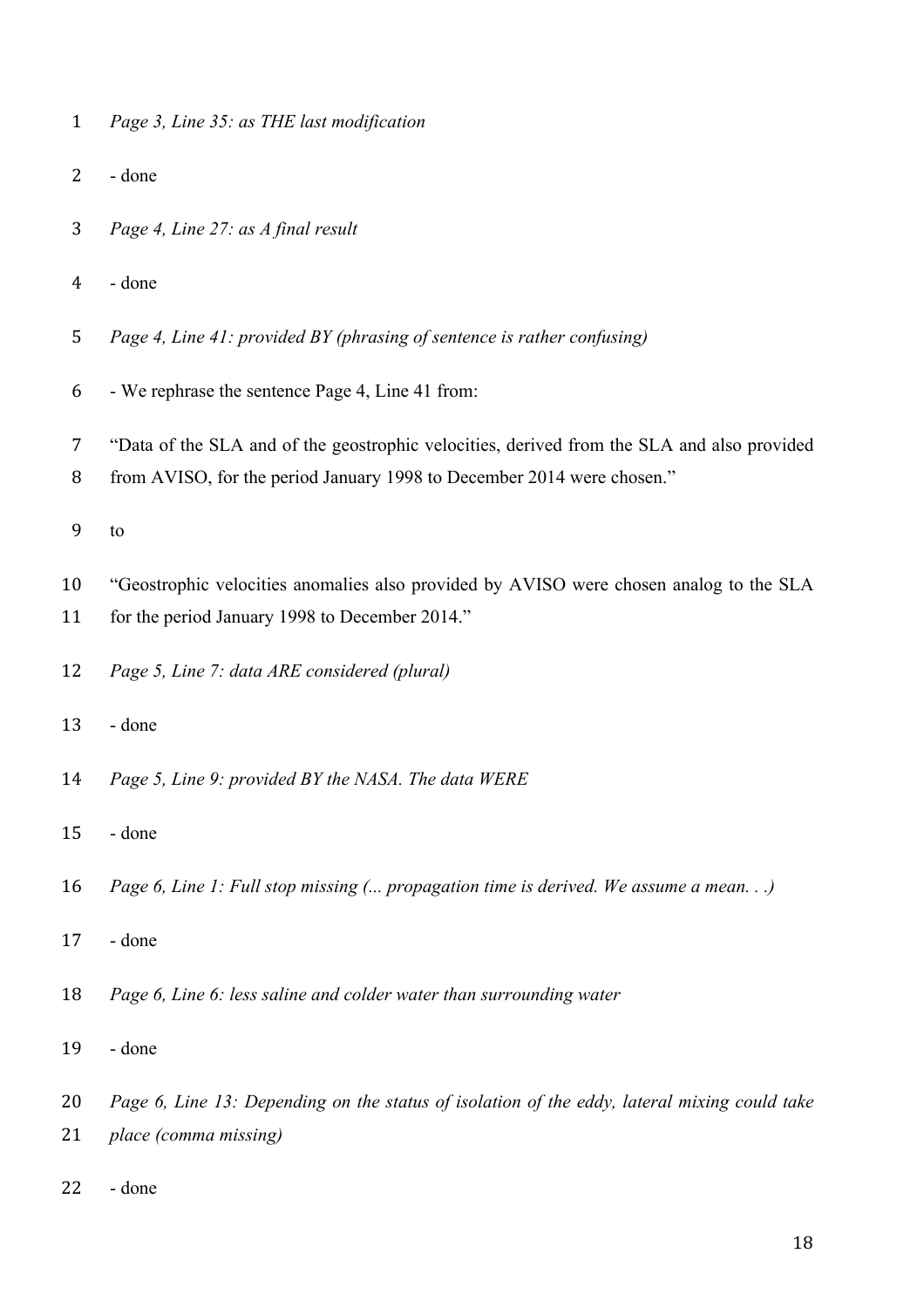- *Page 7, Line 13: At its closest, the eddy center was . . . (comma missing)*
- done
- *Page 7, Line 18: blank space in unit missing*
- done
- *Page 7, Line 22: westward PROPAGATING eddy*
- done
- *Page 7, Line 37: data REVEAL (plural)*
- done
- *Page 8, Lines 26-27: If Figures 8 really depict normalized radial distances (as I assume), I*
- *suggest this is mentioned not only in the text, but also in the figure caption. Maybe the axis labeling needs to be adjusted as well.*
- That is correct, we add a sentence in the caption of figure 8 page 24, line 4-5:
- "Oxygen anomalies derived by both methods are shown against the normalized radial distance."
- *The same comment goes for Figure 6.*

 In figure 6 we decided to use unscaled coordinates, because the majority of the selected low oxygen eddies was of similar size.

- *Page 9, Line 6: for THE ETNA*
- done
- *Page 9, Line 20: As discussed in Schütte et al. (2015), in case . . . (comma missing)*
- done
- *Page 10, Line 6: In the discussed context of eddy generation mechanisms, this formulation*
- *could be a little bit confusing, i.e. the word "generate" could be confused with eddy*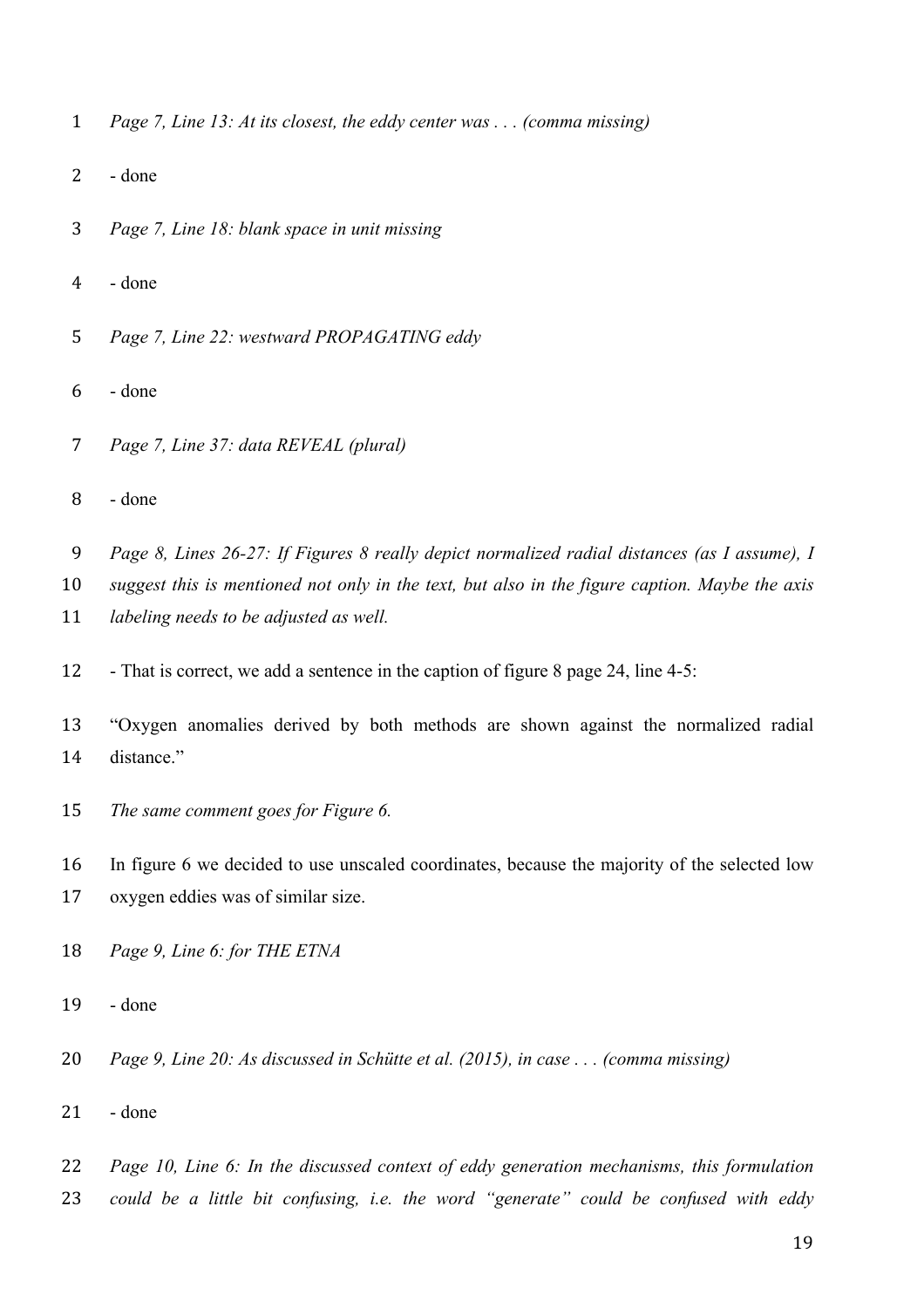| $\mathbf{1}$   | generation. Suggestion: I assume the authors would like to say "However, both eddy regimes    |  |  |  |  |  |  |
|----------------|-----------------------------------------------------------------------------------------------|--|--|--|--|--|--|
| 2              | feature eddies which locally ESTABLISH open ocean upwelling systems with high                 |  |  |  |  |  |  |
| 3              | productivity at the surface and enhanced respiration beneath the ML during their westward     |  |  |  |  |  |  |
| $\overline{4}$ | propagation."                                                                                 |  |  |  |  |  |  |
| 5              |                                                                                               |  |  |  |  |  |  |
| 6              | - We rephrased the sentence page 3 line 10-11 from:                                           |  |  |  |  |  |  |
| 7              | "However, both eddy regimes feature eddies which generate during their westward               |  |  |  |  |  |  |
| 8              | propagation locally open ocean upwelling systems with high productivity at the surface and    |  |  |  |  |  |  |
| 9              | enhanced respiration beneath the ML."                                                         |  |  |  |  |  |  |
| 10             |                                                                                               |  |  |  |  |  |  |
| 11             | to                                                                                            |  |  |  |  |  |  |
| 12             |                                                                                               |  |  |  |  |  |  |
| 13             | "However, both eddy regimes feature eddies which locally establish open ocean upwelling       |  |  |  |  |  |  |
| 14             | systems with high productivity at the surface and enhanced respiration beneath the ML during  |  |  |  |  |  |  |
| 15             | their westward propagation."                                                                  |  |  |  |  |  |  |
| 16             |                                                                                               |  |  |  |  |  |  |
| 17             | Page 11, Line 2: each year are propagate from the upwelling system near the coast into the    |  |  |  |  |  |  |
| 18             | SOMZ and dissipate THERE.                                                                     |  |  |  |  |  |  |
| 19             | - done                                                                                        |  |  |  |  |  |  |
| 20             | Page 11, Line 8-10: This sentence should be re-phrased.                                       |  |  |  |  |  |  |
| 21             | - We rephrased these two sentences from:                                                      |  |  |  |  |  |  |
| 22             | "An equivalent view is, by investigating a simple mix ratio of higher with lower oxygen       |  |  |  |  |  |  |
| 23             | waters in a box model approach of the SOMZ. When averaging the oxygen concentrations of       |  |  |  |  |  |  |
| 24             | the eddies in the considered depth range, i.e. 50 to 150 m depth, a mean oxygen concentration |  |  |  |  |  |  |
| 25             | of 73 (66) $\mu$ mol kg <sup>-1</sup> for CEs (ACMEs) is derived."                            |  |  |  |  |  |  |
| 26             | to                                                                                            |  |  |  |  |  |  |

 "Instead of describing the effect of the dead-zone eddies on the apparent oxygen conditions as an enhancement of the oxygen utilization as above is to consider a box model approach for the SOMZ. The basis of this box model approach is simply considering the mixing ratio of higher oxygen waters (the ambient conditions) with lower oxygen waters (the "dead-zone"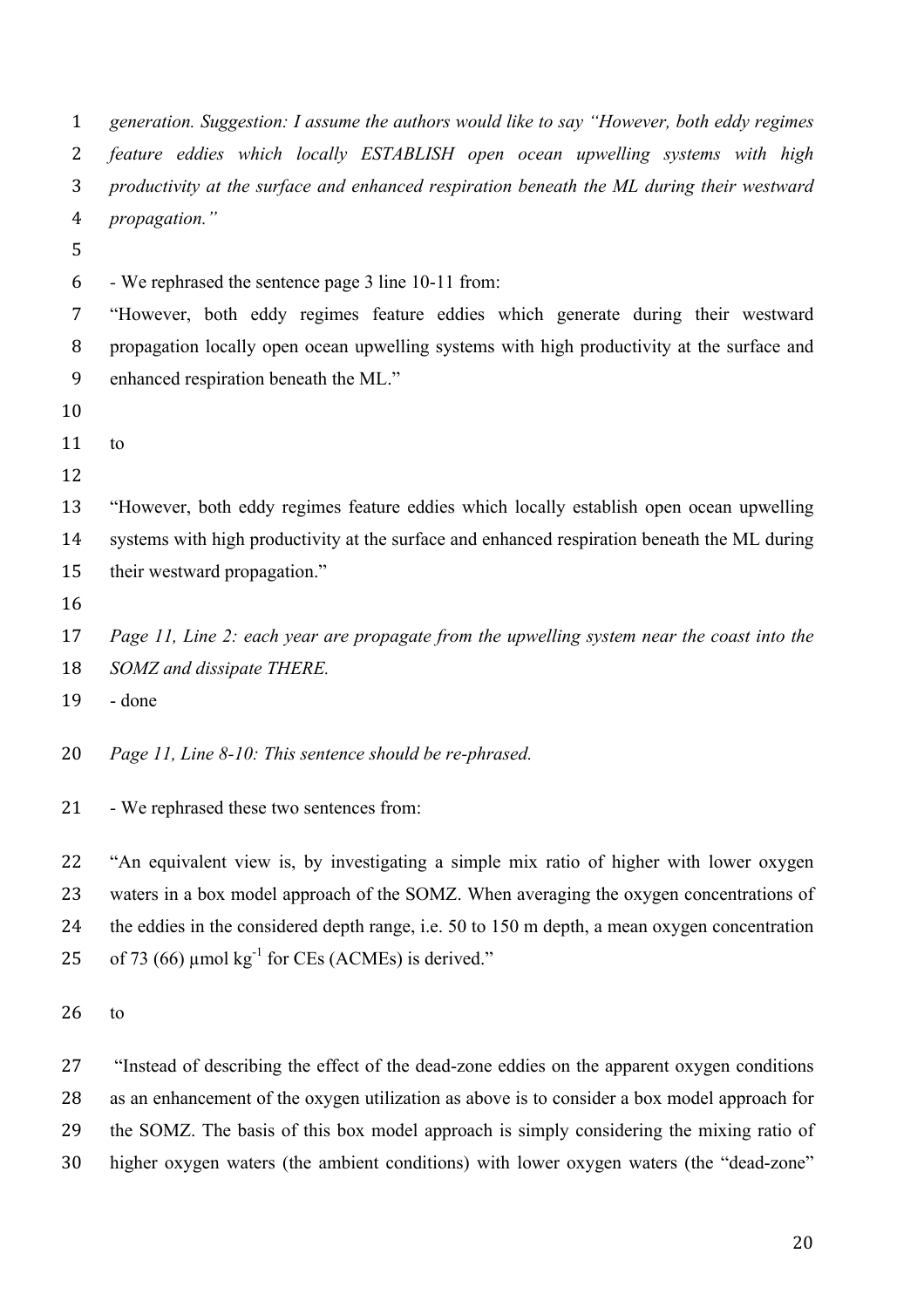eddies). The average oxygen concentrations within the eddies in the considered depth range, 2 i.e. 50 to 150 m depth, are 73 (66)  $\mu$ mol kg<sup>-1</sup> for CEs (ACMEs)."

*Page 11, Lines 16-19: Lines 16-19 (Attributing the oxygen concentrations. . .) are lacking in* 

 *clarity and don't convey the intended message. Line 17 has an unnecessary parenthesis. Needs to be corrected and re-phrased.* 

- We rephrased these two sentences from:

 "Attributing the difference of these values (oxygen concentration respiration without eddies 8 (125 µmol kg<sup>-1</sup>) and observed values with eddies (118 µmol kg<sup>-1</sup>) solely decreased due to the dispersion of eddies, we find that around 6% of the observed oxygen concentrations in our box model can be associated to the dispersion of eddies."

to

 "Attributing the difference of these oxygen concentrations on the one hand the SOMZ without 13 eddies (125 umol kg<sup>-1</sup>) and on the other hand the observed climatological values in the SOMZ 14 with eddies (118  $\mu$ mol kg<sup>-1</sup>), solely to the decrease induced by the dispersion of eddies, we find that around 6% of the observed climatological oxygen concentration in the SOMZ box can be associated with the dispersion of eddies."

 *Page 17, Line 7: Maybe a reference to Table 1 might be useful here for more information on M97.* 

 - We repeated the information regarding M97 from table 1 in the figure caption of figure 1, page 17, line 7:

 "The black crosses in **a)** indicate the position of the CTD stations taken during the research cruise M97 in boreal summer 2013, which are used to calculate the mean vertical oxygen profile shown in **b)**."

*Page 17, Line 9: around 80m depth (not plural)*

- done

*Page 18, Line 3: Map of THE ETNA*

- done